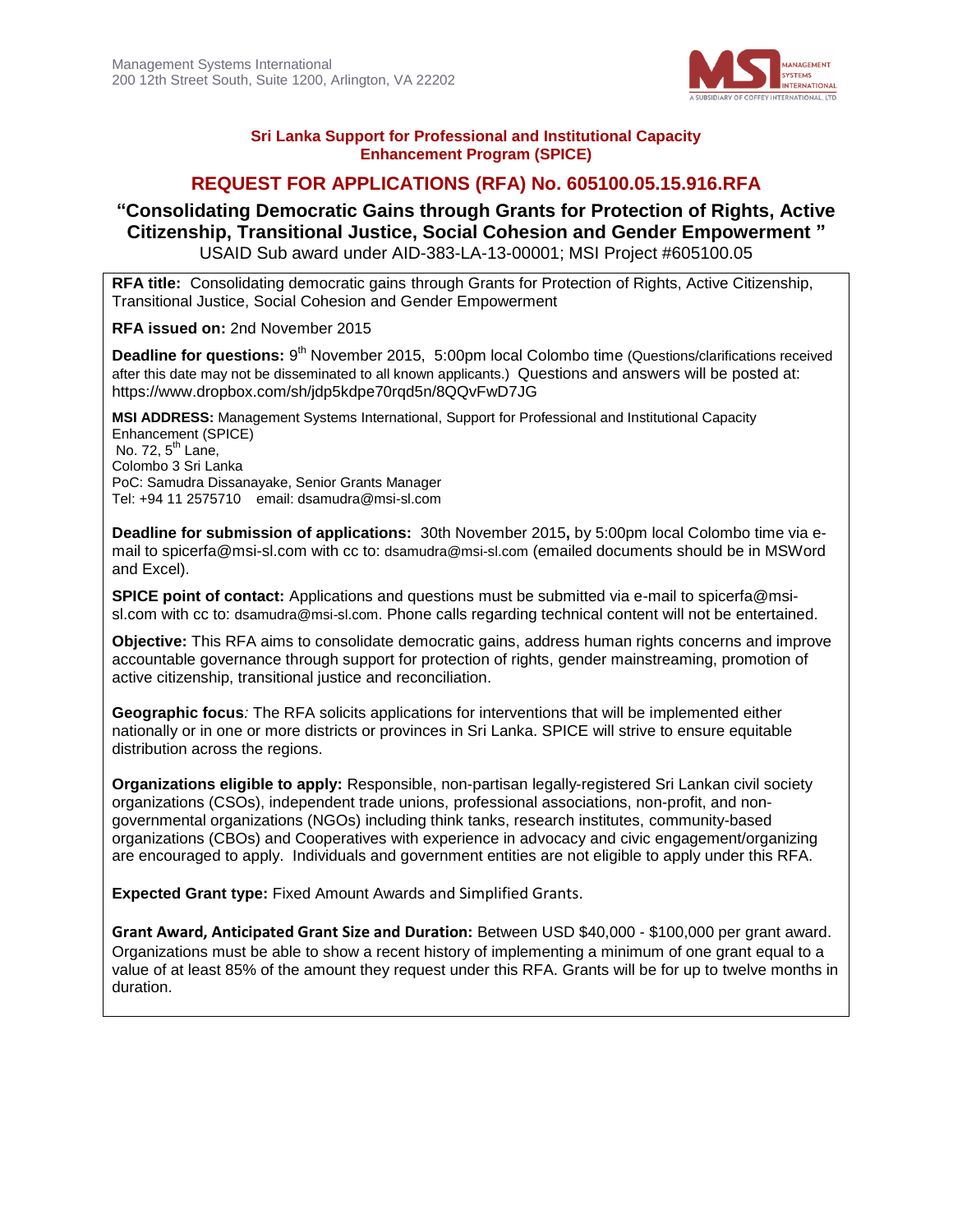# **TABLE OF CONTENTS**

- 1. PROJECT BACKGROUND AND SCOPE OF WORK
	- 1.1. Overview of the SPICE Project
	- 1.2. RFA Objectives
	- 1.3. Illustrative Activities and Expected Results
	- 1.4. Gender and Diversity Considerations
	- 1.5. Award Information
- 2. ELIGIBILITY REQUIREMENTS
	- 2.1. Eligible and Ineligible Organizations
	- 2.2. Eligible and Ineligible Activities
	- 2.3 Geographic focus
- 3. APPLICATION PROCESS
	- 3.1. Submission Requirements
	- 3.2. Grant Award, Anticipated Grant Size and Duration
	- 3.3. RFA Schedule Summary
- 4. EVALUATION CRITERIA

## 5. INSTRUCTIONS ON CONTENT AND FORMAT OF APPLICATION

- 5.1. Grant Application Technical
- 5.2. Cost/Price Application
- 5.3 Determination of Responsibility and Responsiveness

#### 6. OTHER TERMS AND CONDITIONS

- 6.1. Branding Strategy and Marking Plan
- 6.2. Reporting and Deliverables

### ANNEXES

Annex A. Cover Letter (Sample Format) Annex B. Technical Application Annex C. Detailed Budget Annex D. Notifications and Representations

# **1. PROJECT BACKGROUND AND SCOPE OF WORK**

Management Systems International (MSI) is a Washington, D.C. metro-area based development firm founded in 1981 with a corporate commitment to improving public sector management in the US and abroad. MSI has significantly expanded its technical expertise to include implementation of a range of analytical and field projects in results based management including strategic planning and program performance monitoring and reporting, monitoring and evaluation (M&E), policy implementation, institutional development, and training. MSI assures exceptional technical expertise and strong project management quality through its reliable cost control capacity and consistent project management monitoring. The firm is a subsidiary of Coffey International Ltd., a global multi-specialist consulting business, headquartered in Australia with offices in fourteen countries around the world. As part of Coffey International Ltd., MSI has access to more than more than 4,000 people working in more than 80 countries around the globe.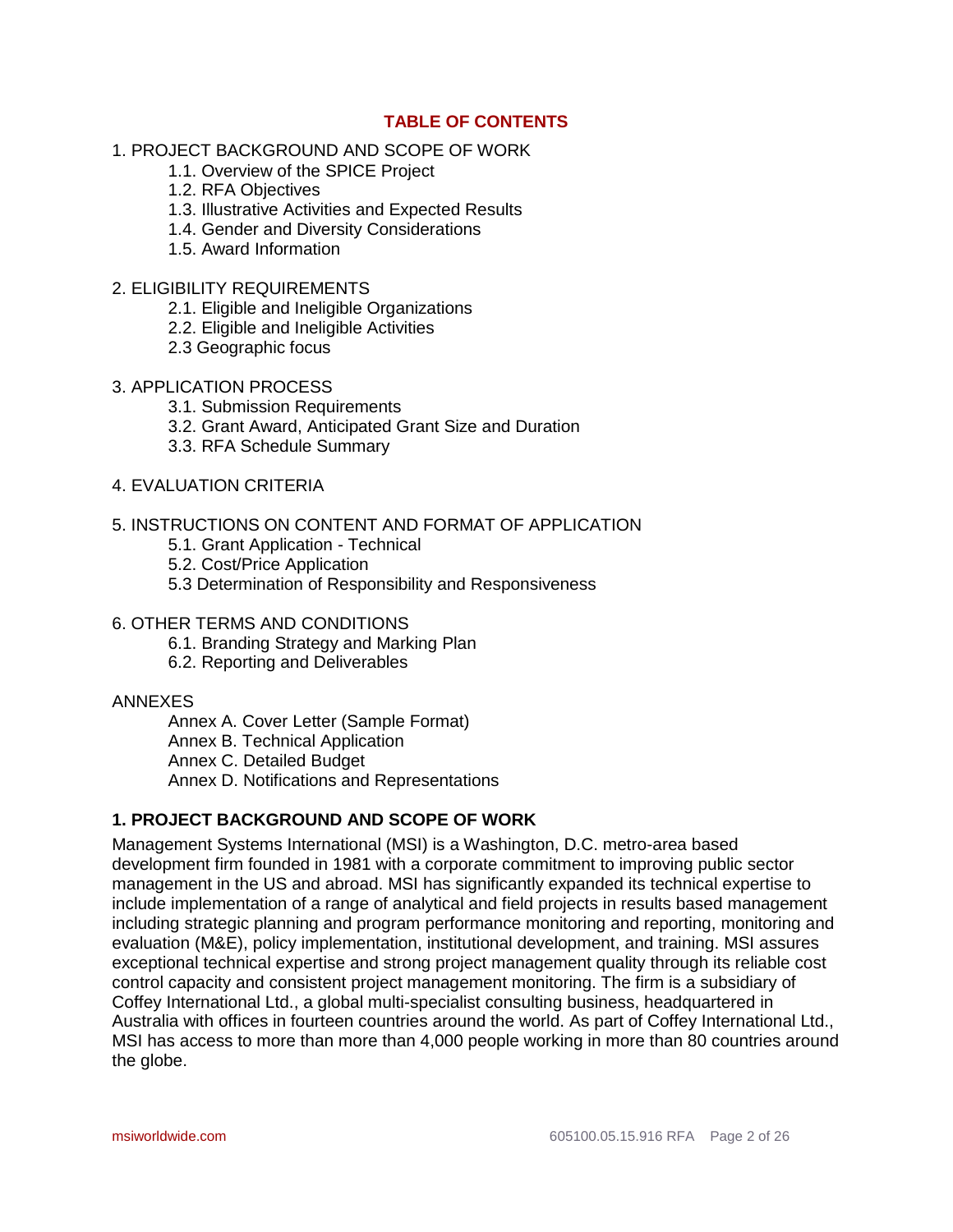In Sri Lanka, MSI is a subcontractor to Counterpart International under the U.S. Agency for International Development (USAID) –funded "Sri Lanka Support for Professional and Institutional Capacity Enhancement Program (SPICE)."

# **1.1 Overview of SPICE**

The purpose of the SPICE program is to encourage institutions, programs and advocacy strategies that protect citizen's rights, improves governance and promotes social cohesion, citizen and community engagement and inclusive and pluralistic values. SPICE will focus on supporting targeted national and regional civil society organizations and local institutions to implement activities under this program. In addition SPICE will also focus on strengthening civil society organizations and the sector as a whole. The overall purpose of the program will be served by support to CSOs around three outcome areas – (a) improved protection of citizens rights, (b) enhanced civil society support for more inclusive and active citizen participation in development, reconciliation and governance (c) enhanced management and technical capacity of civil society organizations to fulfill the above functions.

# **1.2 RFA Objectives**

This RFA is being released at a critical stage for Sri Lanka as it faces new challenges postelection. Though designed with the over-all SPICE objectives in mind, this RFA aims to solicit more focused applications pertaining to initiatives that respond to these challenges as described below.

A dramatic change in the political order was ushered in with the Presidential Elections on January 8th of 2015. It was further reinforced by the victory of the ruling coalition in the parliamentary elections held in August  $17<sup>th</sup>$ . The subsequent formation of the national government through a consensus arrangement between the two main political parties has opened up possibilities for consolidation of democratic gains and greater civic engagement in governance, which were unthinkable a year ago. The tone and policy trajectory of the new government has also renewed the potential for meaningful initiatives towards inclusivity and social-cohesion. The Government's recognition of civil society and the less constrained operational space could potentially give the civil society an active role in these governance and reconciliation processes.

Under the rubric of good governance there are a number of issues that have come to fore. It is understood that constitutional reform process and a reconciliation process underwritten by principles of transitional justice would be among the areas of focus over the next year. Strengthening the parliament, empowering the independent commissions, reforming the electoral system and bringing about right to information, procurement and audit related legislation are among some of the identified areas. Similarly the Government is also working towards ensuring a reconciliation process that consists of truth seeking, justice, reparation and non-recurrence. This calls for the establishment and operationalizing of a truth commission, office of the missing persons, special judicial mechanism inclusive of independent courts and counsel, an office for reparation as well as several confidence building measures. The government is also considering the constitutional reform exercise as an opportunity to address the long-standing national question and as a means to ensure non-recurrence of violent conflict in the country.

In this current context the constitutional reform discussions and the road to reconciliation through truth, justice, accountability and meaningful power sharing is fraught with challenges. Also despite the change there still remain disadvantaged communities, like in the up-country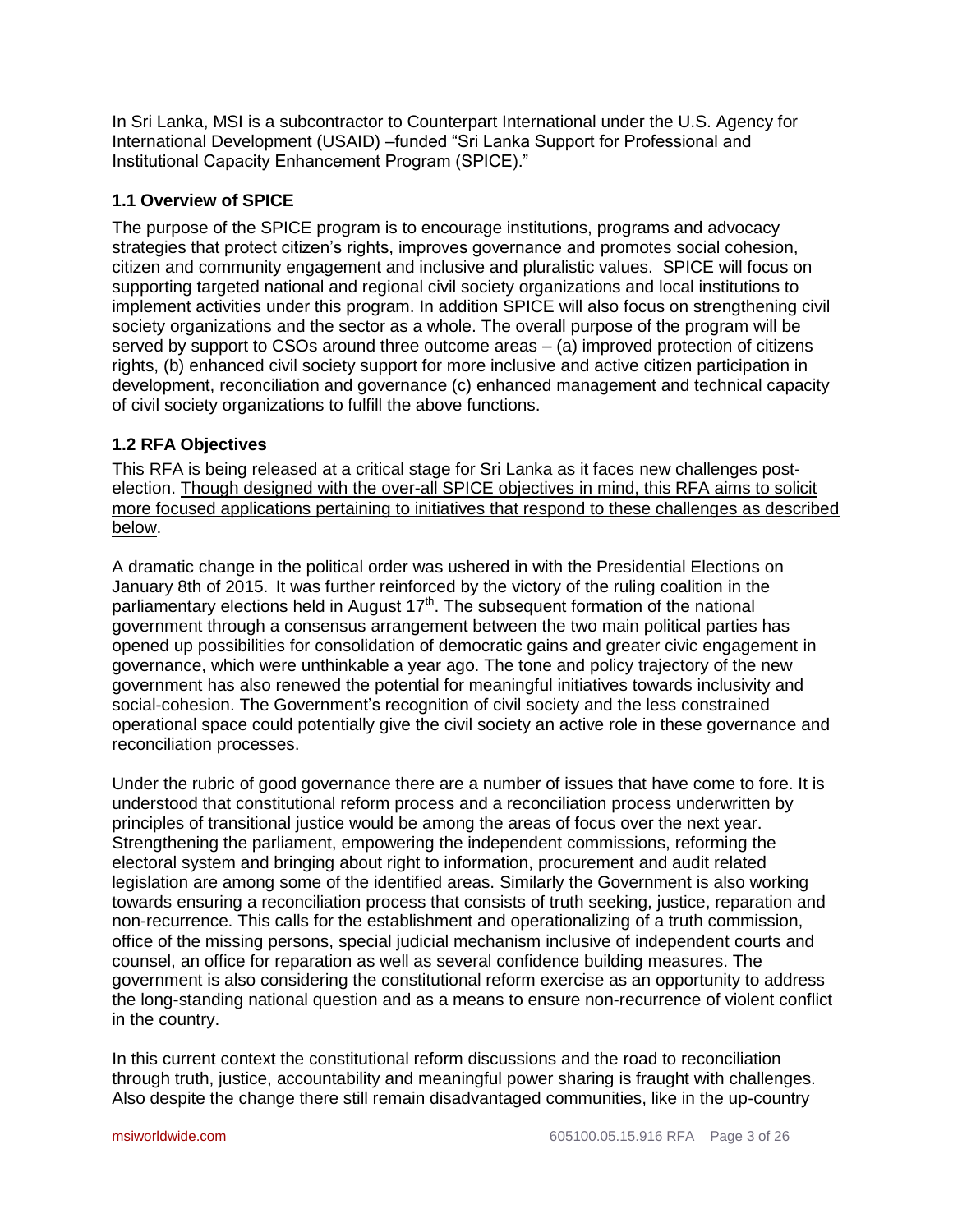area, vulnerable women headed households whose ability to engage in these processes remains constrained. The development initiatives during this period will also be crucial due to its implications for equity and environment. These call for a robust role for civil society activism and engagement.

While there are immense challenges to realize democratic consolidation, accountable governance and reconciliation with justice it is also recognized that the environment now is comparatively more conducive for civil society activism. The objective of this RFA is to support civil society initiatives in the above described context that

- (a) improve protection of citizens rights through legal remedies, victims support, advocacy and access to credible, consultative, gender sensitive and responsive transitional justice mechanisms for affected people
- (b) enhances active citizen participation and inclusivity in reconciliation, constitutional reform, strengthening democratic processes and accountable governance mechanisms

# **1.3 Illustrative Tasks and Expected Results**

This RFA is designed to support national or multi-regional efforts within Sri Lanka. It is intended for interventions that will be implemented, and have impact, either nationally or across multiple, diverse provinces. Similarly, research or empirical studies should be directly relevant to the objectives stated. Though a variety of approaches may be used, such as those below, the objective of such approaches should be to support greater participation and capacity building in order to ensure more consultative and accountable institutions and systems.

In pursuing the RFA objectives the applicants should consider from a full range of interventions as is to be expected from Civil society in a functioning democracy. These include (a) bringing issues/problems to the attention of decision makers (b) working with the communities and influencing prioritization and agenda setting (c) formulating participatory solutions, providing alternatives and constructive suggestions, (d) helping in implementation, (e) collecting and channeling feedback, particularly with regard to the impact on affected populations, and (f) building the capacity of stakeholders to be able to do the above.

Supporting the RFA objectives could be realized though the following illustrative tasks (not exhaustive). Proposed activities should reflect your organizational objectives, experience and capacity.

- Mobilization and empowering of individuals/communities to articulate their demands and voice out on issues that support RFA objectives
- Awareness raising and facilitation of informed consultation processes with relevant stake holders
- Convening forums with relevant actors including representatives from the government and civil society
- Strengthening citizen participation and inclusion in design of systems, mechanisms and laws
- Advocacy campaigns aimed drawing attention to particular issues and influencing decision makers
- Establishing community and CSO monitoring and engagement with mechanisms like the independent commissions
- Ensuring that mechanisms, policies, laws and processes as well as practice are gender sensitive and conflict sensitive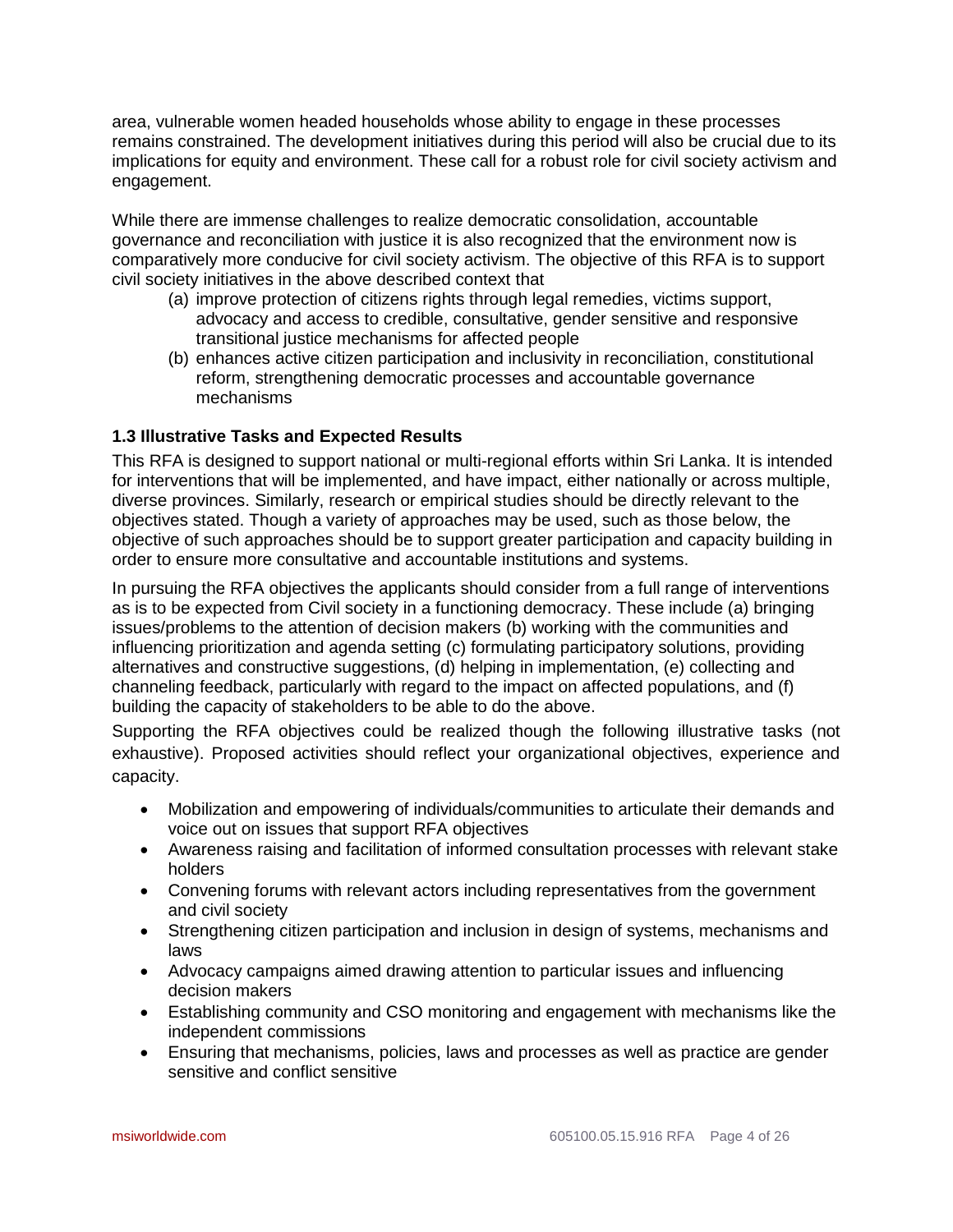- Improving relations between diverse communities and ensuring inclusivity in interventions
- Supporting rights awareness, documentation of violations, seeking legal remedies and citizen protections
- Seeking specialized technical expertise to support in legal processes and design of mechanisms and instruments.
- Advancing the participation and empowerment of youth in these process
- Advancing the participation and empowerment of women in these process
- Building capacity of local media (mainstream and social media) to support RFA objectives
- Research and empirical studies that directly support RFA objectives
- Strengthening policies and practices that support RFA objectives

Expected results (illustrative and not exhaustive)

- (a) A credible, consultative and responsive accountability and reconciliation mechanism brought about due to concerted citizen activism
- (b) Citizens who had suffered rights violations obtain legal remedies and have their rights restored.
- (c) Greater accountability in governance brought about by active citizen engagement in democratic institutions like the independent commissions
- (d) A truly participatory and inclusive constitutional reform process in which citizens engage in an informed manner.

Additionally, the proposed activities should:

- Be designed to support broad development objectives that promote citizen participation and a *citizen-friendly* public administration in Sri Lanka.
- Seek to take advantage of the expanded space for civil society to operate using approaches such as advocacy, media, government engagement or networking that may not have been possible previously.
- Take into account the long-term process of building amicable co-existence between diverse communities, a process which requires a diversity of approaches, including but not limited to *people-to-people approaches* and community-level inter-ethnic strategies.
- Be implemented by organizations that have shown an ability to organize and empower communities for social and economic action and for supporting processes that enhance inclusion.
- Expand successful community level initiatives across provinces or through networking and building alliances with like-minded organizations as well as public and private sector stakeholders.

OR

Extend national or regional level initiatives to grassroots communities by building partnerships between national or regional organizations and community-based groups to create broad-based constituencies for change.

 Ensure that citizens are empowered with knowledge and skills to work together to represent interests, and work in a mutually accountable manner with government institutions.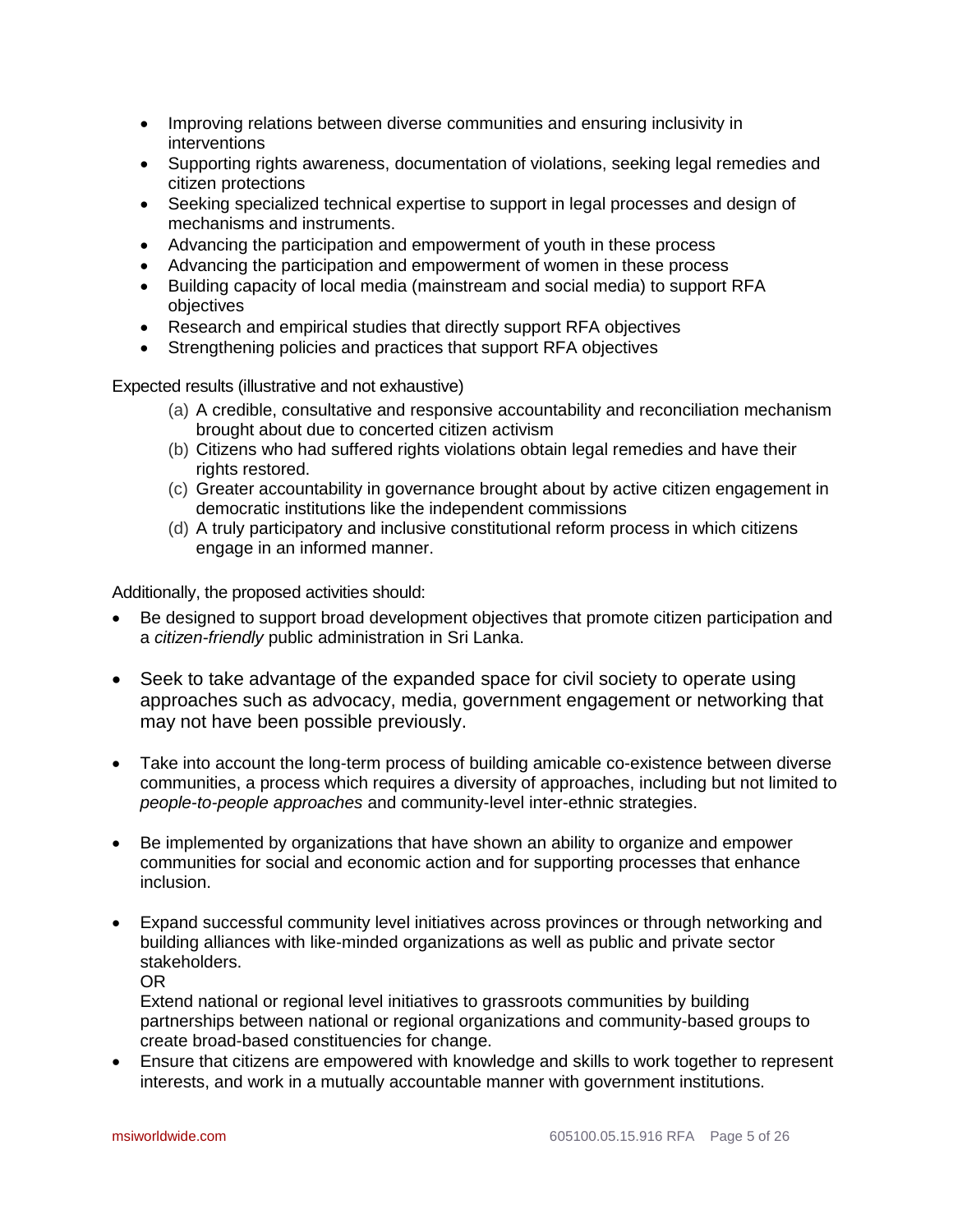- Incorporate gender considerations to ensure that activities are equitable
- Take into consideration the sustainability of change brought about by the intervention

Applicants can propose initiatives that address any one of the above areas, or more than one area. Applicants are encouraged to network with like-minded organizations and engage government institutions where useful to increase their impact and widen their reach; and where applicable to leverage various media platforms, including mainstream, social, and alternative media, to amplify the impact of their initiatives. Application should attempt to identify anticipated impact in terms of achieving changes in policies, practices, knowledge, attitudes and/or behaviors.

### **1.4 Gender and Diversity Considerations**

All applications must demonstrate how gender considerations have been incorporated in the needs analysis, problem definition, design and implementation plan of the proposed intervention. Applicants are expected to ensure that the stakeholder consultations used to identify proposed interventions involve a broad cross-section of actors and reflect gender, age and where applicable ethnic/religious balance. The stakeholders consulted should represent a variety of political viewpoints and include both women and men in roughly equal numbers. They should have consulted and incorporated the perspectives of youth. Applicant must give an indicative number of people that the project seeks to benefit, disaggregated by gender.

Requirements for submitting applications and information concerning the application, evaluation, and award decision are provided in Section 3 below.

### **1.5 Award Information**

Subject to availability of funds USAID/SPICE intends to provide approximately \$ 450,000 in total to implement approximately 6-8 grants. The duration of any grant award under this solicitation is expected to be one (1) year, with an estimated start date of December, 2015. MSI/USAID reserves the right to fund any or none of the applications submitted.

# **2. ELIGIBILITY REQUIREMENTS**

# **2.1. Eligible and Ineligible Entities**

- a. Applicants must be organizations with a recent history of implementing similar activities either nationally or across multiple provinces. Applicants can be any organization with *legal personality* that is not a public sector or private sector institution. Such indigenous organizations may be registered under a variety of statutes, such as, not-for-profit companies, societies, cooperatives, independent trade unions under the Companies Act, professional associations, and community based organizations. They must also be responsible, law-abiding organizations with a record of business integrity. Grant funds awarded under this RFA cannot be used towards any profit by the grantees.
- b. The following are not eligible for grant support: individuals and government entities; political parties or organizations; organizations that advocate, promote or espouse anti-democratic policies or illegal activities; faith-based organizations pursuing exclusive religious purposes or whose programs and services discriminate based on religion, and whose main objective of the grant is of a religious nature; and any entity whose name appears on the:

-List of Parties Excluded from Federal Procurement and Non-Procurement Programs [\(https://www.sam.gov\)](https://www.sam.gov/);

-Specially Designated Nationals List [http://sdnsearch.ofac.treas.gov/Default.aspx\)](http://sdnsearch.ofac.treas.gov/Default.aspx); and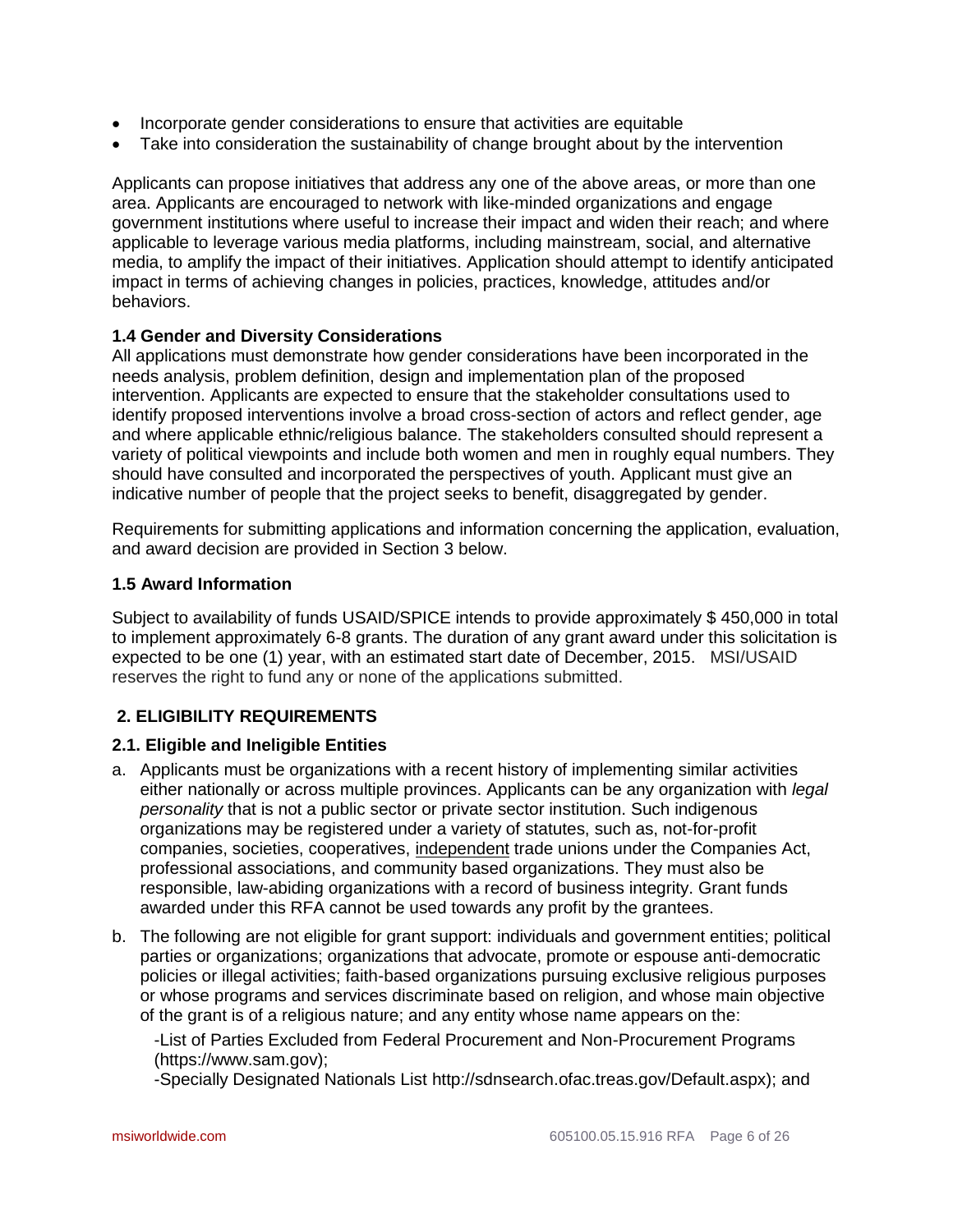-the list established and maintained by the 1267 Committee with respect to individuals, groups, undertakings and other entities associated with Al-Qaida [\(http://www.un.org/sc/committees/1267/aq\\_sanctions\\_list.shtml\)](http://www.un.org/sc/committees/1267/aq_sanctions_list.shtml).

## **2.2. Eligible and Ineligible Activities**

- a. Activities that are eligible for funding include those that support RFA objectives. Any purchases or activities that are not necessary to accomplish grant purposes are considered ineligible activities.
- b. Execution of grant-funded activities must take place in Sri Lanka and all costs must be reasonable, allocable, and allowable. Reasonable costs are those costs that are generally recognized as ordinary and necessary, and would be incurred by a prudent person in the conduct of normal business. Allocable costs are those costs specifically linked to the execution of the activity, such as project staff salaries, experts' fees, trainings, meetings and seminars, publications, purchase and rental of equipment, office expenses, in-country travel, and other direct costs. Allowable costs are those costs which conform to any limitations in the grant award.
- c. Specific cost items that are unallowable under a grant include: profit or fee; application preparation costs; international travel; payment of debts; political elections and related campaign activities; fees for public and elected government officials; fines and penalties; creation of endowments; military equipment; surveillance equipment; commodities and services for support of police and other law enforcement activities; abortion equipment and services; luxury goods and gambling equipment; parties or "representation" expenses; purchases of restricted goods without prior USAID approval, such as agricultural commodities, motor vehicles, pharmaceuticals, pesticides, used equipment, and fertilizer.

### **2.3 Geographic Focus**

a. The RFA solicits applications for interventions that will be implemented either nationally or across multiple provinces. Research or empirical studies should respond to issues of national or regional importance.

# **3. APPLICATION PROCESS:**

#### **3.1 Submission Requirements**

- a. Applications must be completed in English, Sinhala or Tamil and submitted via e-mail to **[spicerfa@msi-sl.com](mailto:spicerfa@msi-sl.com)** with cc to: [dsamudra@msi-sl.com](mailto:dsamudra@msi-sl.com) in Word, Excel, and/or PDF attachments. E-mail submissions should not exceed 5 MB per e-mail.
- b. The subject line for submissions should be as follows: **RFA No. 605100.05.15.916**. Applications should be valid for a minimum of 90 days from the submission date.
- c. All applications should be submitted to SPICE no later than **30th November 2015, 5:00 p.m. local Sri Lankan time**. Proposals received after this time may be rejected. It is the responsibility of the applicant to ensure that e-mail submissions are received by the due date and time.
- d. Any questions about this RFA must be submitted in writing to **[spicerfa@msi-sl.com](mailto:spicerfa@msi-sl.com) with cc to:** [dsamudra@msi-sl.com](mailto:dsamudra@msi-sl.com) by **9 th November 2015 5:00 p.m. local Sri Lankan time** and should reference the RFA number in the subject line. The questions/responses will be posted at [https://www.dropbox.com/sh/jdp5kdpe70rqd5n/8QQvFwD7JG.](https://www.dropbox.com/sh/jdp5kdpe70rqd5n/8QQvFwD7JG) Phone calls regarding technical content will not be entertained.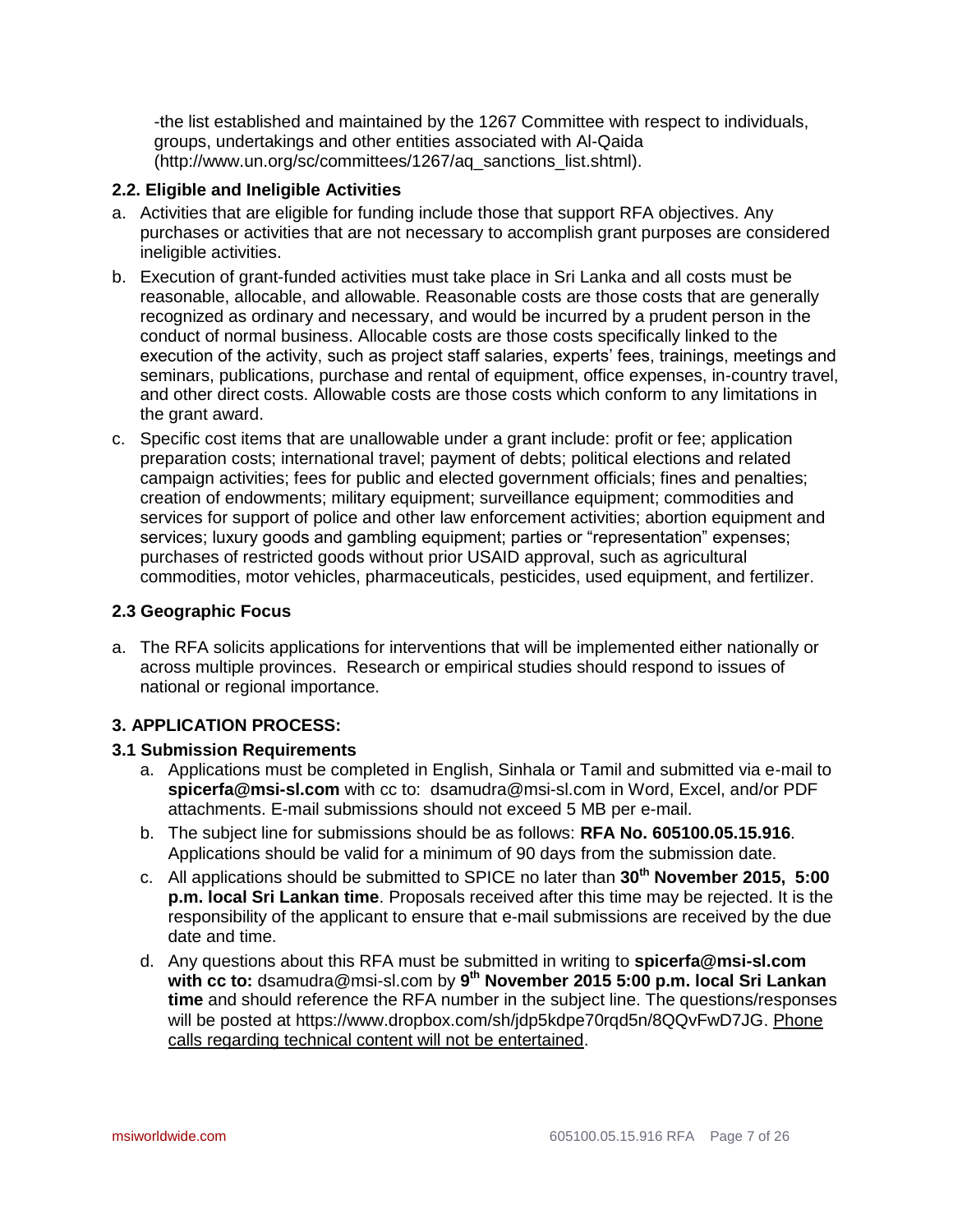### **3.2. Grant Award, Anticipated Grant Size and Duration**

- a. Award amounts may range from approximately \$40,000-\$100,000 for duration of up to twelve months. It is expected that grants will end by December 2016. The number of awards depends on the number of applications selected and the kinds of activities approved for grant funding.
- b. SPICE may reject any or all applications, accept more than one application, and waive minor informalities in applications received.
- c. All Fixed Amount Awards will be administered in accordance with USAID and U.S. government regulations. Non-U.S. organizations, shall also comply with the "Mandatory Standard Provisions for Fixed Amount Awards to Nongovernmental Organizations" and "Required, as applicable, Standard Provisions for Fixed Amount Awards to Nongovernmental Recipients" available at [http://www.usaid.gov/policy/ads/300/303mat.pdf.](http://www.usaid.gov/policy/ads/300/303mat.pdf)
- d. In an exceptional case that one or more Simplified Grants are issued, they shall also comply with the "Mandatory Standard Provisions for Non-U.S., Nongovernmental Recipients" and "Required, as applicable, Standard Provisions for Non-U.S. Nongovernmental Organizations" available at <http://transition.usaid.gov/policy/ads/300/303mab.pdf>

### **3.3. RFA Schedule Summary**

RFA release Answers to submitted questions  $20^{th}$  November 2015 Anticipated grant start 15<sup>th</sup> December 2015

 $2<sup>nd</sup>$  November 2015 Written questions submission 9th November 2015, by 5:00 p.m. Colombo time Application submission 30<sup>th</sup> November 2015 by 5:00 p.m. Colombo time

Applicants should be prepared to initiate project activities during the month of December 2015

# **4. EVALUATION CRITERIA AND AWARD DECISION**

Awards will be made to responsible and responsive applicants whose applications offer the greatest value to the SPICE program and the approval standards of USAID. The SPICE program will convene an evaluation panel to review applications. Applications will be evaluated and scored based on the following evaluation criteria:

Technical Approach (40 points)

- Alignment with SPICE objectives, understanding of project objectives, SPICE goals, challenges and opportunities
- Project relevance to the local context, understanding of the RFA context and appropriateness of the response and approaches to the context
- Implementation Plan: detailed, results-oriented implementation plan with realistic timeline, logical sequence of tasks, and well-defined results contributing to RFA objectives. (feasibility)
- Evidence of Gender and Conflict sensitivity Considerations: incorporated at needs analysis, design and implementation
- Performance Monitoring Plan: sound approach to monitoring and evaluation, with clear indicators and target results.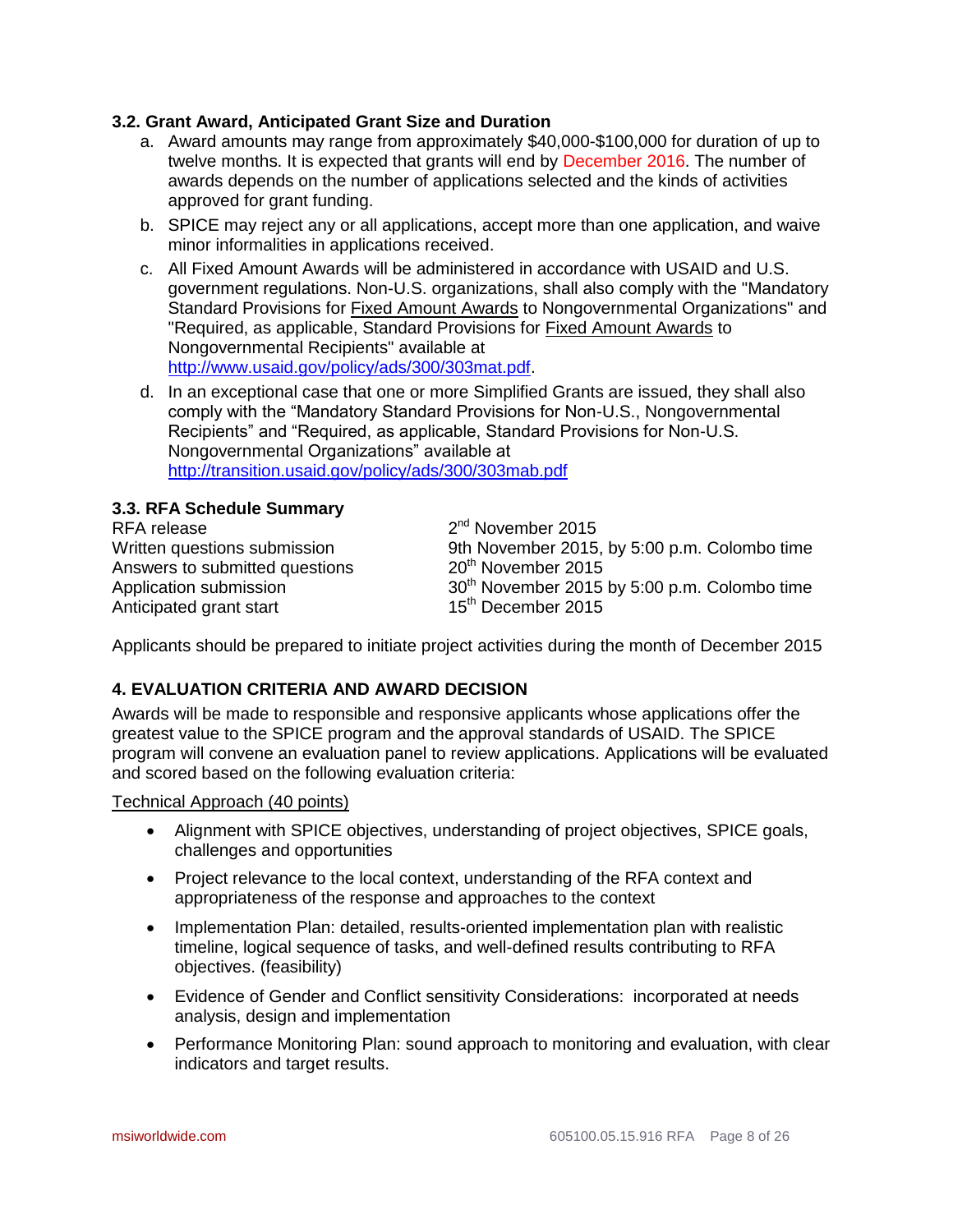Proposed Personnel (20 points)

- Team Structure: qualified team offering the right mix of skills, to meet project responsibilities and clear reporting relationships
- Personnel Qualifications: relevant prior experience and track record of proposed personnel on activities similar to this project, with detailed CVs provided for three key staff

## Past Performance (20 points)

 Past Performance References: demonstrated prior experience in successfully implementing similar activities, including descriptions of previous relevant projects and results achieved, and contact information for their funders.

#### Organizational Experience and Capability (20 points)

- Organizational Experience: Relevance of initiative to organizations vision, mission, description of the organization's history and technical capabilities
- Financial Management Capacity: adequate accounting and financial management systems and demonstrated ability to properly manage and report on grant funds in accordance with donor regulations.

Other aspects - Dependence on other organizations, networks for effective project implementation

Other aspects - Criticality of government approval/support for whole or part of the project

# **5. Instructions on Content and Format of Application**

*5.1. Grant Application.* Technical applications should be specific, complete, and demonstrate the applicant's capabilities and expertise with respect to achieving activity objectives, applications should take into account the program requirements, any feedback from the evaluation panel and selection criteria found in this attachment. The full Grant Application shall not be dependent on reading of the prior concept paper. It shall include a clear description of the proposed intervention, a detailed implementation strategy and work plan, and information on the applicant's capacity to implement the intervention.

The Application will require the following documentation to be submitted:

- Signed cover letter, using a provided sample format;
- Completed Application form, using a provided template;
- Completed Work Plan chart, using a provided sample format;
- Completed M&E plan, using a provided sample format;
- CVs for three key personnel, no longer than 3 pages each;
- Acceptance of Notifications and Standard Provisions,

*5.2. Cost/Price Application.* Applicants will be required to submit a detailed budget and accompanying budget in an excel template (see ANNEX C "Detailed Budget" below). Detailed budget notes should describe each proposed budget line item, including the basis for each cost, and provide a justification for why the line item is needed for successful implementation of the proposed project. All costs budgeted must be reasonable, allocable to the proposed project, and allowable. No profit or fee can be included in the budget and paid for with grant funds.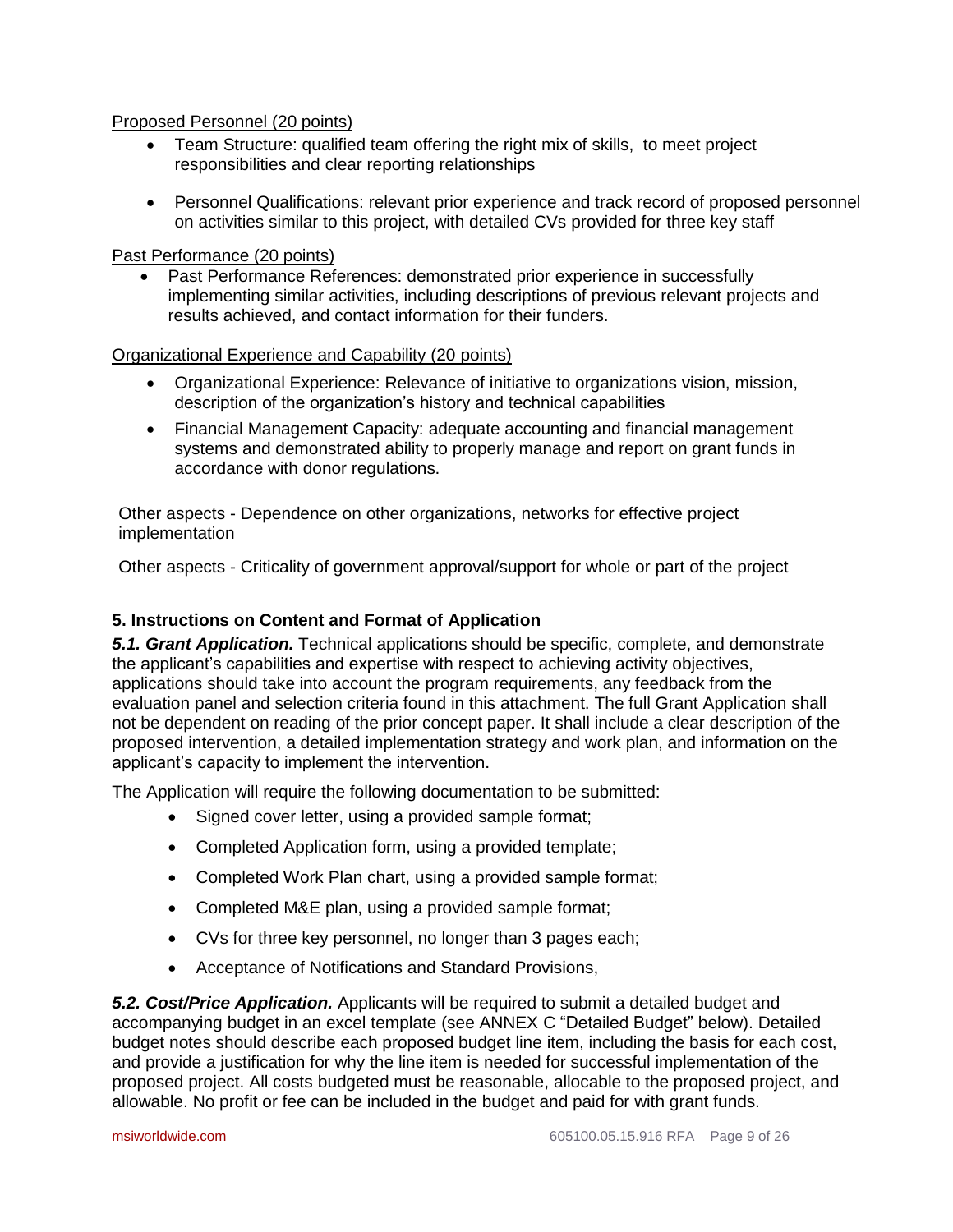The ANNEX C "Detailed Budget" should include the following categories of costs:

Personnel: Salaries, Wages and Fringe/Benefits. This covers salaries and fees for regular staff members and short-term consultants. For regular staff, information must be provided on specific roles/responsibilities on the project, salary, and percentage of time the person will be working on the project. For short-term consultants, information must be provided on specific services to be rendered, daily or hourly rate, and number of days/hours to be worked on the project. Any associated taxes required by local laws must be included in the salary and fee rates. Social benefits must be shown in separate budgets line. Applicants may be required to provide supporting documentation justifying salaries or rates (such as pay slips, employment contracts, etc.);

Travel and Transportation. Applicants should justify any in-country travel budgeted and provide detailed information on the kind of travel, purpose, and associated expenses (e.g., origin and destination of travel, type of transportation, etc.);

Supplies/Equipment. Applicants should estimate expenses for supplies and general equipment maintenance during the period of the project (e.g. pens, paper, cartridges, etc.). If the applicant requests office equipment to be purchased or leased (e.g. computers, printers, telephones, fax machines, copiers, etc.), detailed explanations must be provided describing the kind of equipment needed and how it will be used for the purpose of the project (note that the purchase of used equipment is not authorized). Budgets must not include a proposed allocation for commodity procurement amounting above 20 percent of the total project costs;

Other Direct Costs (ODCs). This includes other costs associated with implementation of the project that are not included in any other cost category specified above, such as workshops or conferences; office/facility rent; communication and post-office expenses; photocopying, printing, and publishing; translation costs; and other expenses essential for project implementation. The budget notes should provide as many details as possible. For example, costs related to workshops should specify the expected number of participants, duration of the workshop, site costs per participant or per day, etc.;

- Applicants should feel free to propose alternate and/or additional line items and costs that accurately reflect project activities. Budget line items must show unit type, unit price, and number of units, and must be justified in the budget notes, including the basis of the costs (e.g. quotes were obtained, quotes obtained, actual currently incurred costs of the organization, etc.), and how the costs further project objectives.
- All the costs budgeted must be reasonable, allocable to the project, and allowable (no profit or fee, interest expense, fines, penalties, or entertainment expenses will be covered). SPICE will only fund direct costs that are clearly related to project activities. Budgeting for contingency cost is not allowed as every cost item should be associated with an activity.
- All sums indicated in the budget must include associated taxes. Budget for payment of taxes should be built into the cost per item; no separate allocation for taxes will be made.
- As part of their Cost/Price Application, applicants must include a completed Pre-Award Survey Questionnaire (found at ANNEX D). The Pre-Award Survey will be used as part of SPICE's assessment of a given applicant's adherence to eligibility requirements as well as capacity to adequately manage grant funds. It may be used in lieu of or in conjunction with other pre-award responsibility determination tools.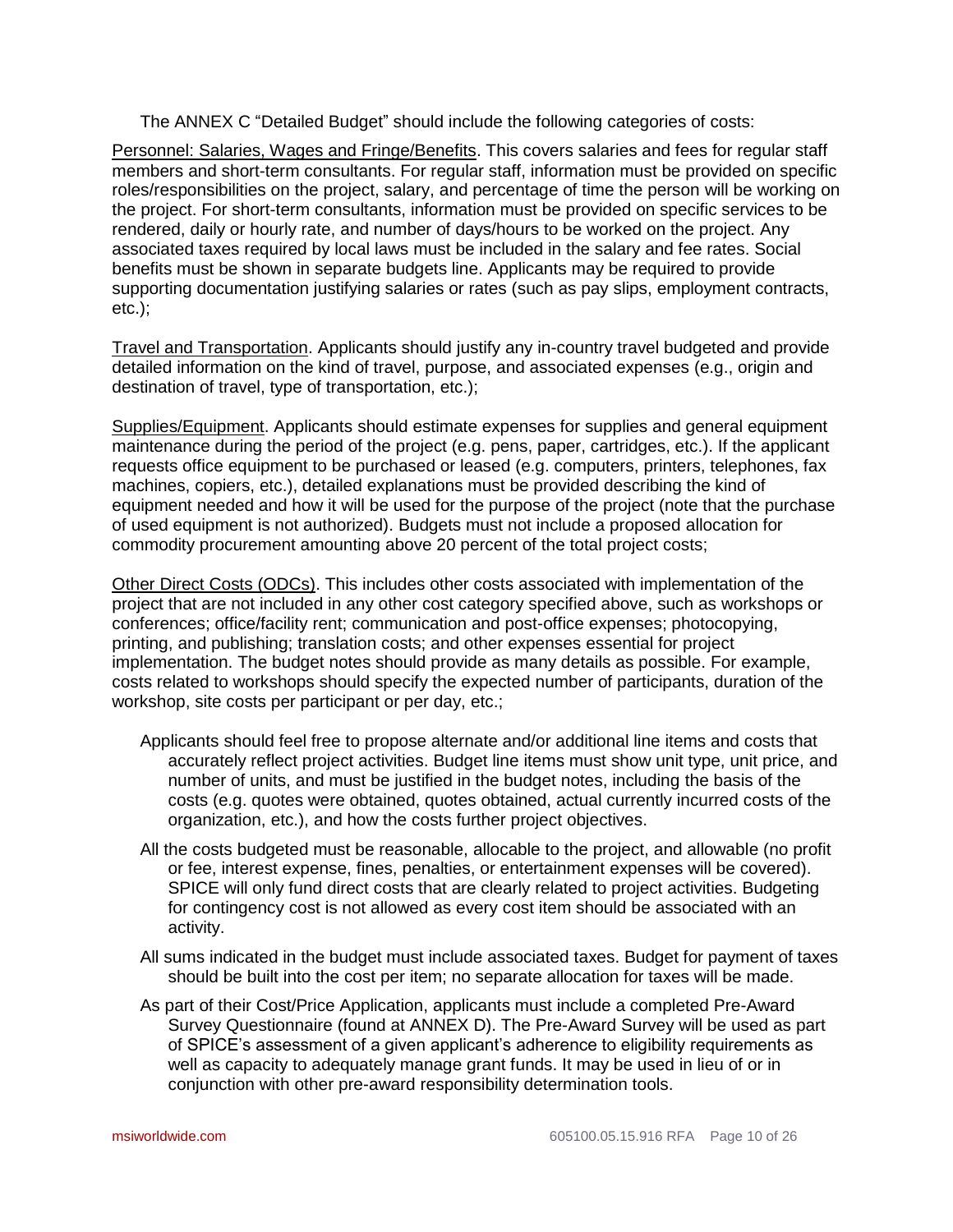SPICE reserves the right to negotiate the actual grant budget with the most competitive applicant(s). SPICE also reserves the right to spread the award between two or more applicants therefore reducing the budget of each accordingly.

Although cost/price is not a factor for technical consideration, it is an important element in evaluation for award. Cost/price must show demonstrated "reasonableness" and be "balanced" among the respective components of performance. The significance of price will increase depending on how close the technical rankings of each applicant organization become. Applicants are strongly encouraged to provide their best cost/price proposal together with their application.

# **5.3. DETERMINATION OF RESPONSIBILITY AND RESPONSIVENESS**

# **RESPONSIBLILITY**

To be considered for award, an organization must be financially and technically responsible. Applicants will be requested to submit certain documentation to help determine their responsibility:

Organization's legal registration certificate, by-laws or charter, recent audited financial statements (if applicable), resumes/CVs of key management, performance references and any manuals (accounting, personnel, property, etc.), examples of current and/or previous work, and client/donor lists.

# **RESPONSIVENESS**

To be evaluated, an applicant must be responsive to the procedural requirements of this RFA. An application that does not comply with the requirements may not be considered. Formal requirements to be responsive include:

- The application is submitted no later than the provided deadline;
- The application complies with the instructions in this RFA;
- The period of project implementation complies with the terms listed in the RFA description;
- The application is submitted electronically and contains electronic versions of all the necessary documents;
- All the sections are completed;
- The requested funding is within the range indicated in this RFA;
- The application contains the full contact information of the applicant;
- The application contains the full contact information of the applicant (including name of individual authorized to sign on behalf of the organization).

# **6. OTHER TERMS AND CONDITIONS**

# **6.1. Branding Strategy and Marking Plan**

U.S. Federal regulations (22 CFR 226.91) require recipients of USAID-funded grants to mark programs, projects, activities, public communications, and commodities with the USAID Standard Graphic Identity. The USAID Identity comprises the USAID logo and brand mark which clearly communicates that assistance to SPICE is from the American people. After the evaluation of grant applications, and once an applicant has been recommended for award, SPICE will request the proposed applicant to submit and negotiate a Branding Strategy and Marking Plan (BSMP). A "branding strategy" describes how a project is named and positioned, and how it is promoted and communicated to beneficiaries and citizens; it identifies all donors and explains how they will be acknowledged. A "marking plan" details the public communications, commodities, and program materials and other items that will visibly bear the USAID Identity; the plan may include requests for exceptions to marking.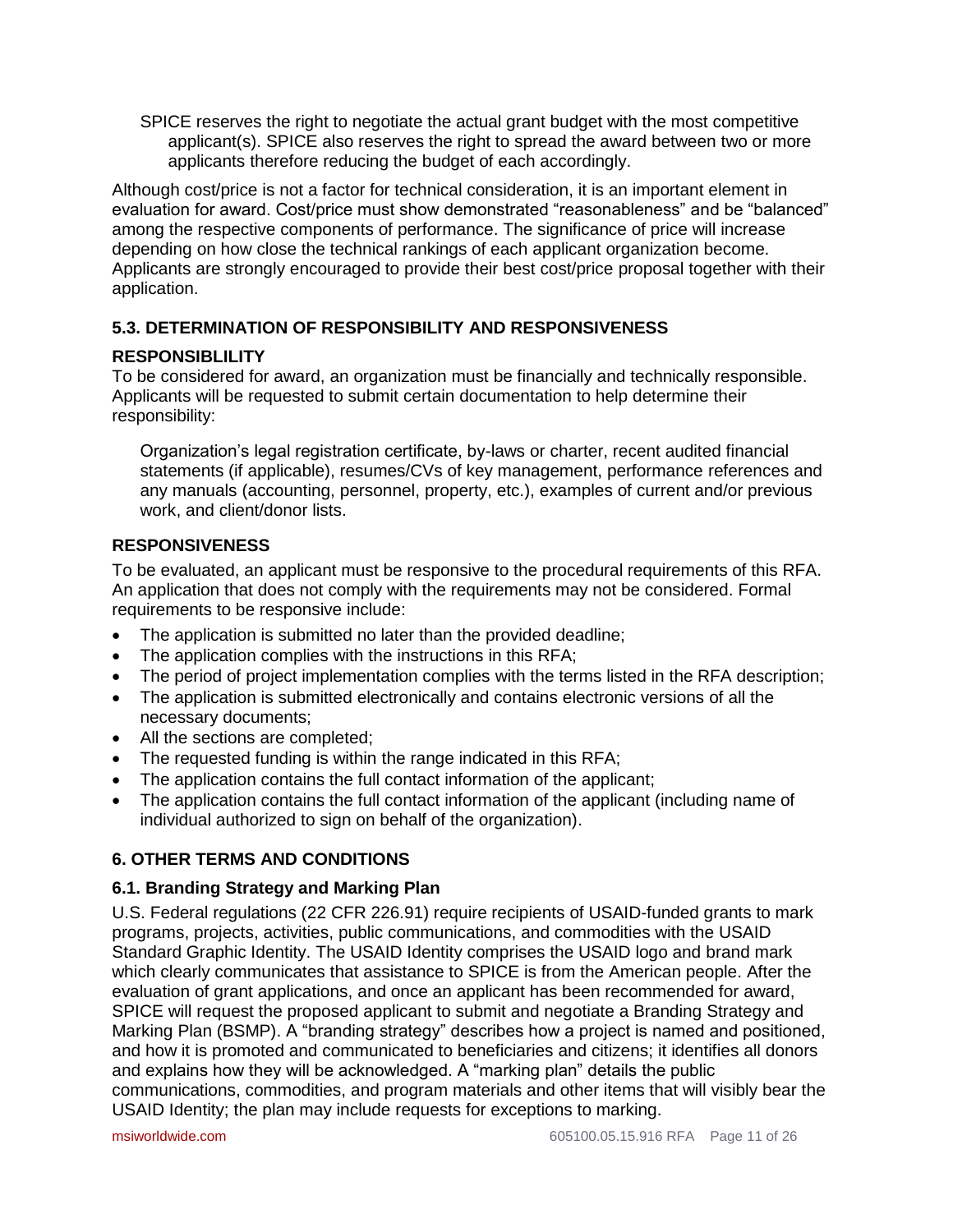Once the BSMP is negotiated, SPICE will proceed with signature of the grant. Failure to submit and negotiate a BSMP (unless this requirement is waived) will make the applicant ineligible for grant award. All estimated costs associated with branding and marking USAID programs, such as plaques, stickers, banners, press events and materials, and the like, will be submitted and negotiated at this stage and added to the grant budget. Exceptions to marking requirements may be granted in cases where marking would interfere with project goals, or where marking would be inefficient and ineffective. Specific guidance on the submission requirements for the BSMP will be provided to the applicant selected for award.

## **6.2 Reporting and Deliverables**

The grantee is expected to work in close coordination and in full partnership with the SPICE team throughout the entire grant implementation process. The grantee shall keep SPICE appraised of progress and challenges, and any suggested adjustments to the work plan. In addition, the grantee shall submit the following deliverables to the SPICE program throughout the duration of the grant:

- Any required reports as may be indicated in the issued grant agreement;
- Summaries and participant attendance lists for any trainings conducted;
- Clippings of media coverage (if any):
- Final report summarizing grantee's activities, any notable successes or challenges faced during implementation, any recommendations for possible follow-on grants of a similar nature or intent.

[NOTE: As part of the negotiations with the selected Applicants, SPICE and the grantee will clearly define the set of milestones and milestone deliverables which will form an integral part of the issued grant.

#### **6.3 DUNS Number**

Applicant is required to be registered in SAM before submitting its application, provide a valid DUNS number in the application, and continue to maintain an active SAM registration with current information at all times while their application is being considered. (The Data Universal Numbering System (DUNS) is a unique nine-digit identification number provided by Dun & Bradstreet (D&B). The DUNS Number is site-specific. Therefore, each distinct physical location of an entity (such as branches, divisions, and headquarters) may be assigned a DUNS number. To obtain a DUNS number, please visit [www.dnb.com/get-a](http://www.dnb.com/get-a-duns-number.html)[duns-number.html](http://www.dnb.com/get-a-duns-number.html))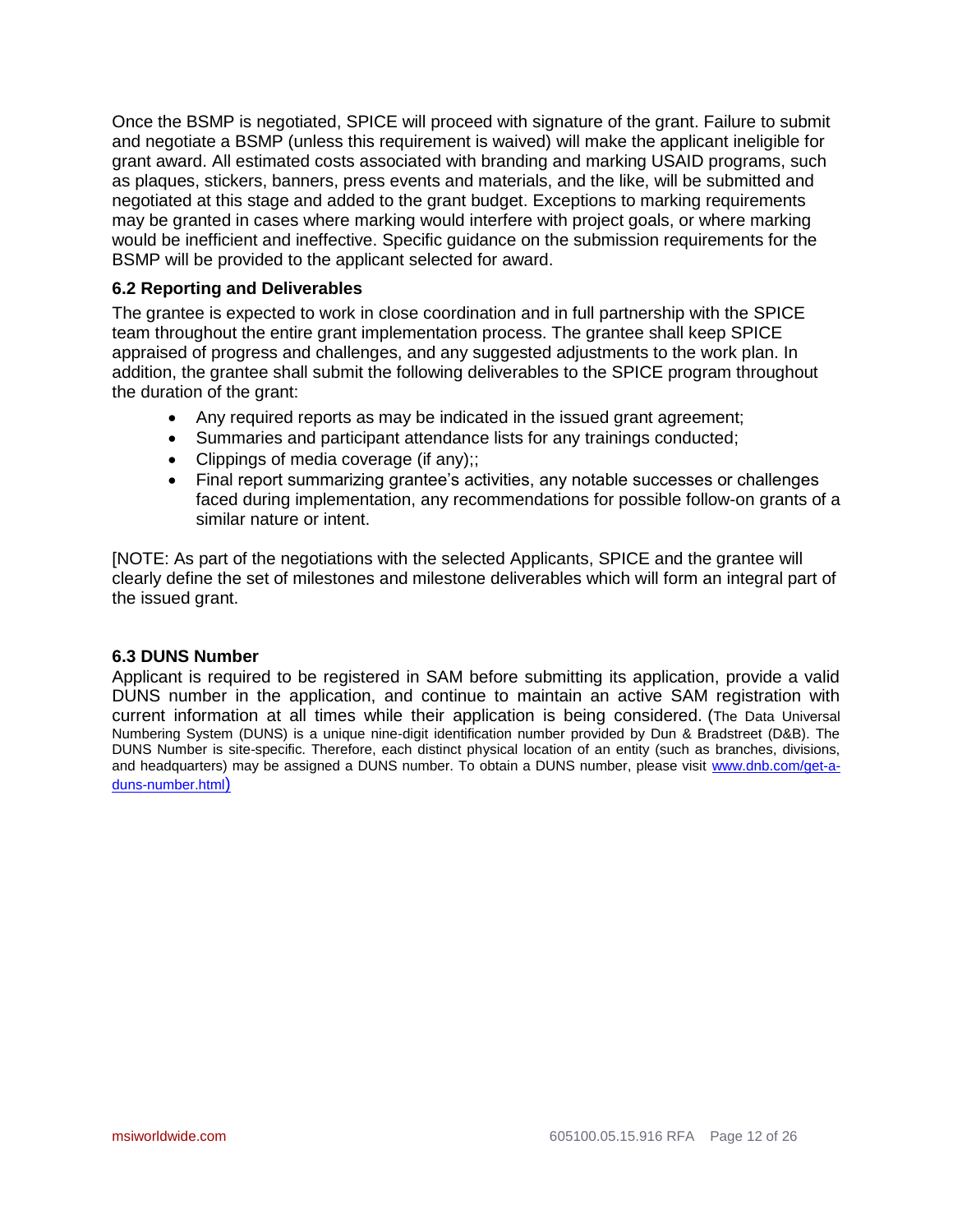# **ANNEX A. COVER LETTER (SAMPLE FORMAT)**

# **"Consolidating Democratic Gains through Grants for Protection of Rights, Active Citizenship, Transitional Justice, Social Cohesion and Gender Empowerment " RFA No. 605100.05.15.916**

| Complete the details below      |      |
|---------------------------------|------|
| Legal Name of the Organization: |      |
| Address:                        |      |
| Phone:                          | Fax: |
| E-mail:                         |      |

Dear Sir/Madam:

Please accept the attached technical and cost/price applications on behalf of my organization. The following completed documents are enclosed for your consideration as part of our application package:

Technical application form Work plan Personnel CVs Detailed budget Pre-award survey questionnaire ( Not Applicable) Signed certifications (Not Applicable)

If a grant is awarded by MSI to this organization, I am authorized herewith to commit my organization to comply with all of the terms, conditions, and mandatory flow-down provisions that will be included in any such grant. I also understand that this application will remain valid for at least 120 days.

# **Signature**

# Printed Name and Title

Date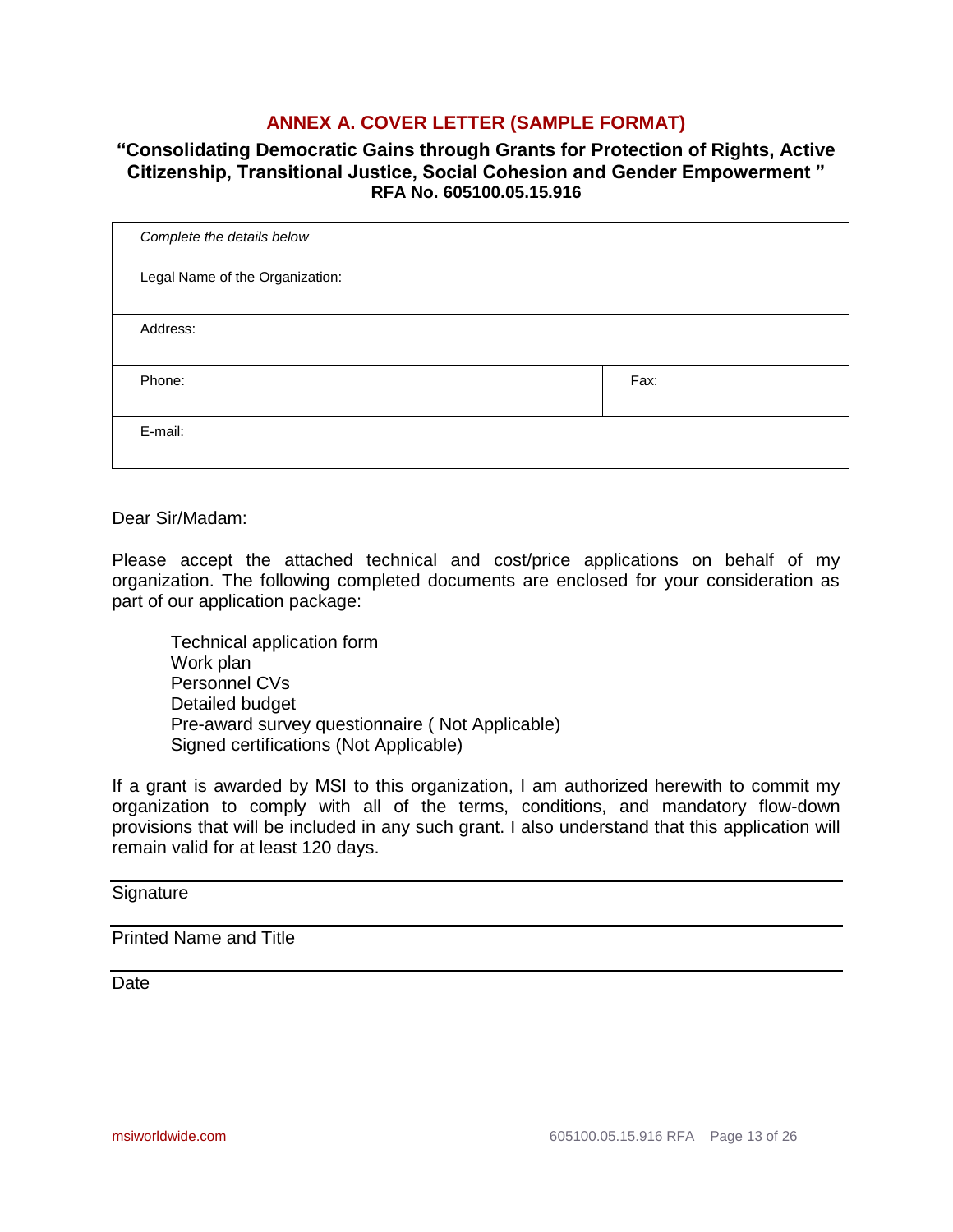# **ANNEX B. TECHNICAL APPLICATION**

# **"Consolidating Democratic Gains through Grants for Protection of Rights, Active Citizenship, Transitional Justice, Social Cohesion and Gender Empowerment" RFA No. 605100.05.15.916**

| <b>I. GRANT/PROJECT INFORMATION</b>                                                                                                                                                                                                                                              |                                                         |  |                                          |      |                                              |                                    |  |  |
|----------------------------------------------------------------------------------------------------------------------------------------------------------------------------------------------------------------------------------------------------------------------------------|---------------------------------------------------------|--|------------------------------------------|------|----------------------------------------------|------------------------------------|--|--|
| 9. PROJECT TITLE:                                                                                                                                                                                                                                                                |                                                         |  |                                          |      |                                              |                                    |  |  |
|                                                                                                                                                                                                                                                                                  | What is the name of the project?                        |  |                                          |      |                                              |                                    |  |  |
| 2. NAME OF APPLICANT ORGANIZATION:                                                                                                                                                                                                                                               |                                                         |  |                                          |      |                                              |                                    |  |  |
| 3. CONTACT PERSON FOR PROJECT:                                                                                                                                                                                                                                                   |                                                         |  |                                          |      |                                              |                                    |  |  |
| <b>Contact Person's Name</b>                                                                                                                                                                                                                                                     |                                                         |  | <b>Title/Position in</b><br>organization |      |                                              |                                    |  |  |
| <b>Contact e-mail</b>                                                                                                                                                                                                                                                            |                                                         |  | <b>Contact cell</b><br>phone             |      |                                              |                                    |  |  |
| 4. PROJECT COST:                                                                                                                                                                                                                                                                 |                                                         |  | 5. PROJECT DURATION:                     |      |                                              |                                    |  |  |
| Total cost of project as detailed in the budget.                                                                                                                                                                                                                                 |                                                         |  |                                          |      | What is the time period for the project?     |                                    |  |  |
| <b>5. PROJECT AREA:</b>                                                                                                                                                                                                                                                          |                                                         |  |                                          |      |                                              |                                    |  |  |
| In which geographic areas will you implement the project? Provide information to the possible level of detail.                                                                                                                                                                   |                                                         |  |                                          |      |                                              |                                    |  |  |
| <b>NATIONALLY</b>                                                                                                                                                                                                                                                                | <b>PROVINCE</b><br>Please indicate                      |  | <b>DISTRICT</b><br>Please indicate       |      | <b>DIVISIONAL</b><br><b>SECRETARIAT AREA</b> | <b>VILLAGES</b><br>Please indicate |  |  |
|                                                                                                                                                                                                                                                                                  | province                                                |  | district/s                               | area | Please indicate<br>divisional secretariat    | village/s                          |  |  |
| <b>6. PROJECT REACH</b>                                                                                                                                                                                                                                                          |                                                         |  |                                          |      |                                              |                                    |  |  |
| Please indicate the total number of people you hope to reach through the project, both direct and indirect.                                                                                                                                                                      |                                                         |  |                                          |      |                                              |                                    |  |  |
|                                                                                                                                                                                                                                                                                  | <b>II. PROJECT BACKGROUND AND PROPOSED INTERVENTION</b> |  |                                          |      |                                              |                                    |  |  |
| 7. PROJECT CONTEXT:                                                                                                                                                                                                                                                              |                                                         |  |                                          |      |                                              |                                    |  |  |
| Explain why project being proposed? Describe the context in which the project is proposed. State the problem,<br>barrier, constraint or challenge that you plan to address through the project. Also state briefly the process of problem<br>identification or needs assessment. |                                                         |  |                                          |      |                                              |                                    |  |  |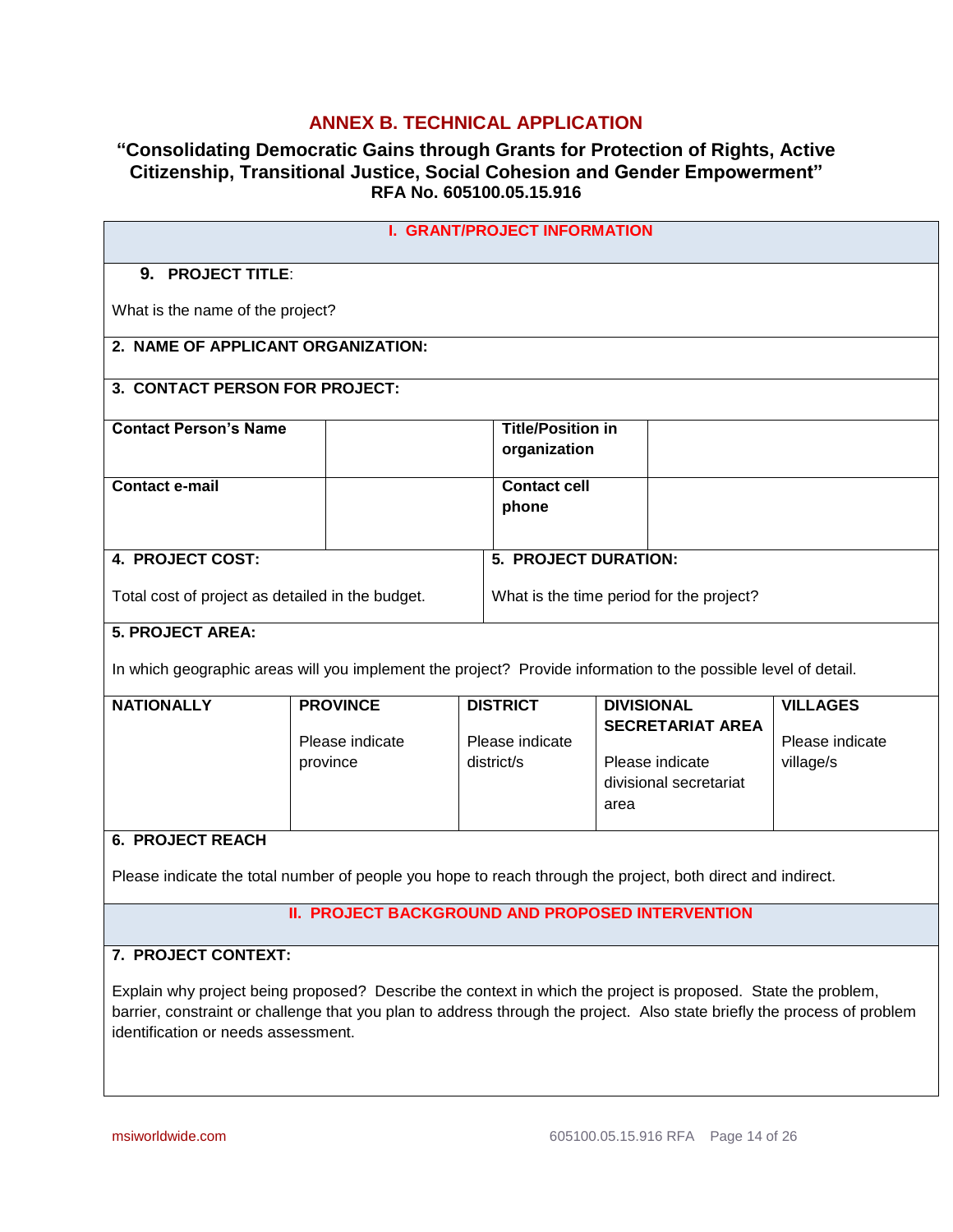# **8. PROJECT INTERVENTION:**

A narrative of what the project proposes to do and how this intervention will address the identified problem barrier, constraint or challenge that you had identified above?

#### **III. PROJECT PLAN**

#### **9. PROJECT FRAMEWORK**

This section will help us understand how the project will achieve its purpose through a logical process.

Please refer below to understand how the process evolves.

#### **Key Terms and an Example**

#### **Definitions**

- 1. **Purpose:** The highest level result or objective pursued by the program; the reason the program is being done
- 2. **Outcomes**: Medium term results that represent the main lines of strategy or the ways in which the grantee proposes to achieve the purpose.
- 3. **Outputs**: The immediate concrete results from activities (e.g., numbers trained, schools built or refurbished, plans developed, events/forums held)
- 4. **Assumptions** are things outside your control that could negatively affect your ability to achieve the result or reach your targets.

#### **PROJECT PLAN**

*Note 1: You can list as few or as many outputs and activities as you feel can be achieved during the course of the project. There is no required number. or limit on this.*

*Note 2: You can add more outcomes if your project has more than one.*

*Note 3: Please list activities in the order you hope to implement them.* 

*Note 4: If the log frame given below is not conducive to expressing what you propose to do under the project, you may use any other formats (and submit as an attachment) as long as it communicates to the evaluators the purpose, objectives and activities of the proposed initiative*

# **PURPOSE/OBJECTIVES:**

The highest level result pursued by the program

**Outcome 1:**

Medium term results through which the project hopes achieve to its purpose.

**Output 1**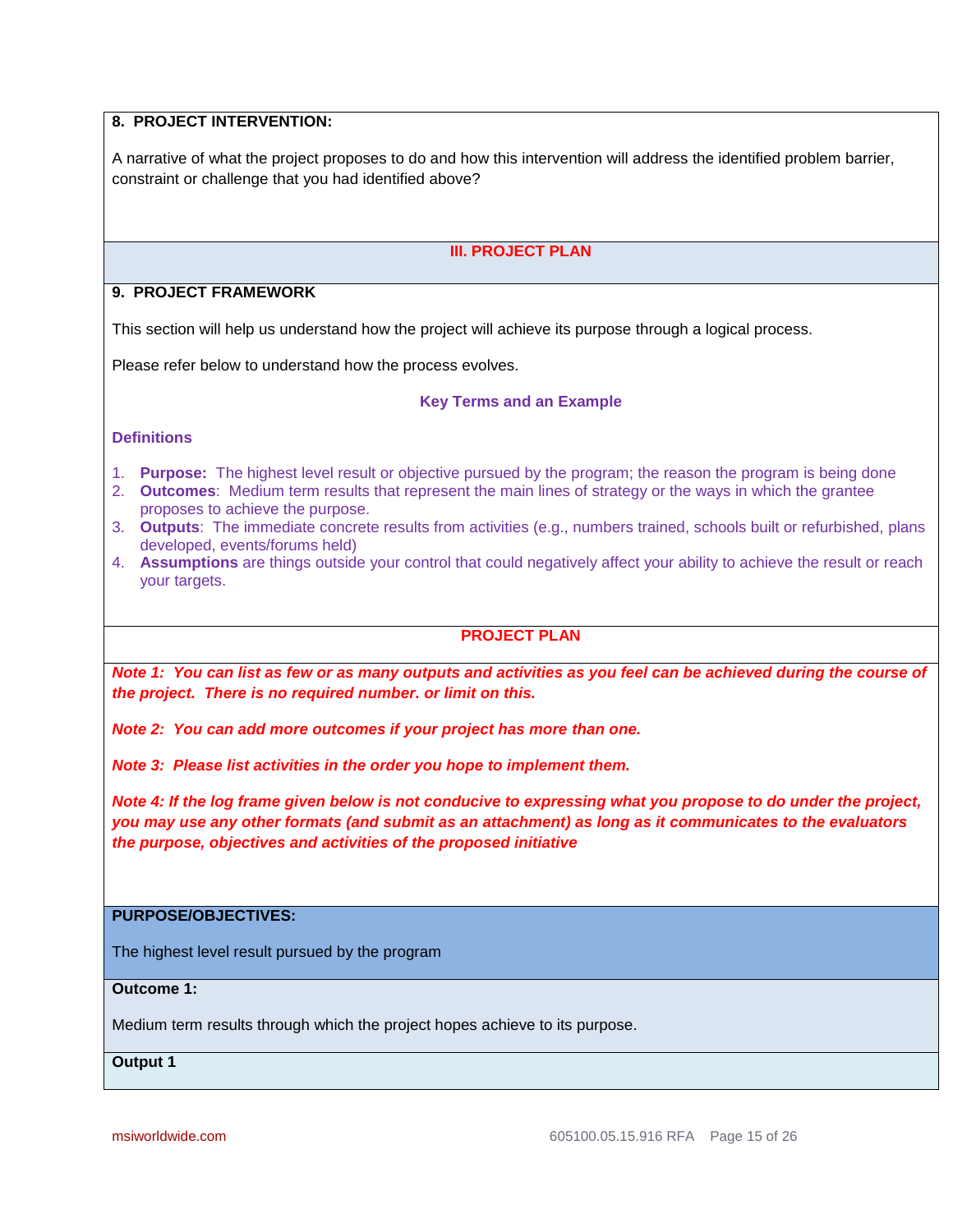| The immediate concrete results from activities that will help achieve the stated outcome. |     |  |  |  |  |
|-------------------------------------------------------------------------------------------|-----|--|--|--|--|
|                                                                                           | 1.1 |  |  |  |  |
|                                                                                           | 1.2 |  |  |  |  |
| <b>Activities</b>                                                                         | 1.3 |  |  |  |  |
|                                                                                           | 1.4 |  |  |  |  |
|                                                                                           | 1.5 |  |  |  |  |
| <b>Output 2</b>                                                                           |     |  |  |  |  |
|                                                                                           | 2.1 |  |  |  |  |
|                                                                                           | 2.2 |  |  |  |  |
| <b>Activities</b>                                                                         | 2.3 |  |  |  |  |
|                                                                                           | 2.4 |  |  |  |  |
|                                                                                           | 2.5 |  |  |  |  |
| Output 3                                                                                  |     |  |  |  |  |
|                                                                                           | 3.1 |  |  |  |  |
|                                                                                           | 3.2 |  |  |  |  |
| <b>Activities</b>                                                                         | 3.3 |  |  |  |  |
|                                                                                           | 3.4 |  |  |  |  |
|                                                                                           | 3.5 |  |  |  |  |
| <b>Outcome 2</b>                                                                          |     |  |  |  |  |
| Output 1                                                                                  |     |  |  |  |  |
|                                                                                           | 2.1 |  |  |  |  |
|                                                                                           | 2.2 |  |  |  |  |
| <b>Activities</b>                                                                         | 2.3 |  |  |  |  |
|                                                                                           | 2.4 |  |  |  |  |
|                                                                                           | 2.5 |  |  |  |  |
| <b>Output 2</b>                                                                           |     |  |  |  |  |
|                                                                                           | 2.1 |  |  |  |  |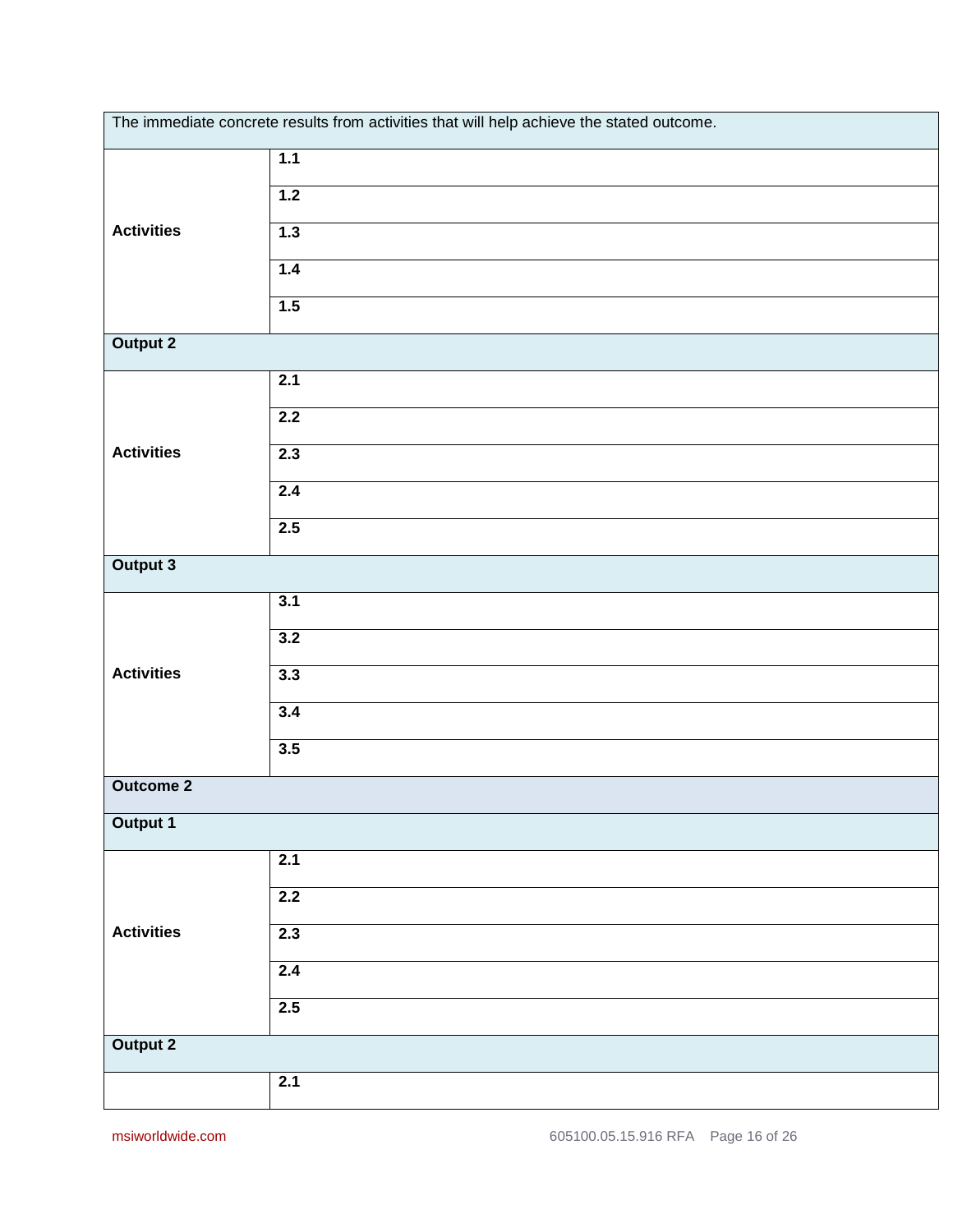|                                          | $\overline{2.2}$                                |                           |                                                                                                                         |  |
|------------------------------------------|-------------------------------------------------|---------------------------|-------------------------------------------------------------------------------------------------------------------------|--|
| <b>Activities</b>                        | 2.3                                             |                           |                                                                                                                         |  |
|                                          | 2.4                                             |                           |                                                                                                                         |  |
|                                          | 2.5                                             |                           |                                                                                                                         |  |
|                                          |                                                 | <b>IV. PROJECT IMPACT</b> |                                                                                                                         |  |
| <b>10. MEASURING EXPECTED RESULTS</b>    |                                                 |                           |                                                                                                                         |  |
| Impact                                   |                                                 | <b>Indicators</b>         | <b>Means/Sources of Verification</b>                                                                                    |  |
| <b>Outcome 1</b>                         |                                                 |                           |                                                                                                                         |  |
| <b>Output 1</b>                          |                                                 |                           |                                                                                                                         |  |
| <b>Output 2</b>                          |                                                 |                           |                                                                                                                         |  |
| Output 3                                 |                                                 |                           |                                                                                                                         |  |
| <b>Clarifying Comments / Assumptions</b> |                                                 |                           |                                                                                                                         |  |
|                                          |                                                 |                           | Please explain what factors outside your control can hinder you from achieving the outcomes/outputs.                    |  |
|                                          |                                                 |                           |                                                                                                                         |  |
| <b>Outcome 2</b>                         |                                                 |                           |                                                                                                                         |  |
| Output 1                                 |                                                 |                           |                                                                                                                         |  |
| <b>Output 2</b>                          |                                                 |                           |                                                                                                                         |  |
| <b>Output 3</b>                          |                                                 |                           |                                                                                                                         |  |
| <b>Clarifying Comments / Assumptions</b> |                                                 |                           |                                                                                                                         |  |
|                                          |                                                 |                           | Please explain what factors outside your control can hinder you from achieving the outcomes/outputs.                    |  |
|                                          |                                                 |                           |                                                                                                                         |  |
|                                          | 11. PROJECT IMPACT IN RELATION TO BENEFICIARIES |                           |                                                                                                                         |  |
| the project.                             |                                                 |                           | Please consider the project impact on the expected beneficiaries. Project impact is the longer term effect or result of |  |
|                                          |                                                 |                           |                                                                                                                         |  |
|                                          |                                                 |                           |                                                                                                                         |  |
| <b>TYPE OF BENEFICIARY</b>               |                                                 | <b>IMPACT</b>             |                                                                                                                         |  |
|                                          |                                                 |                           | These are the longer term benefits accruing to those<br>whom we seek to benefit as a result of the project.             |  |
|                                          |                                                 |                           |                                                                                                                         |  |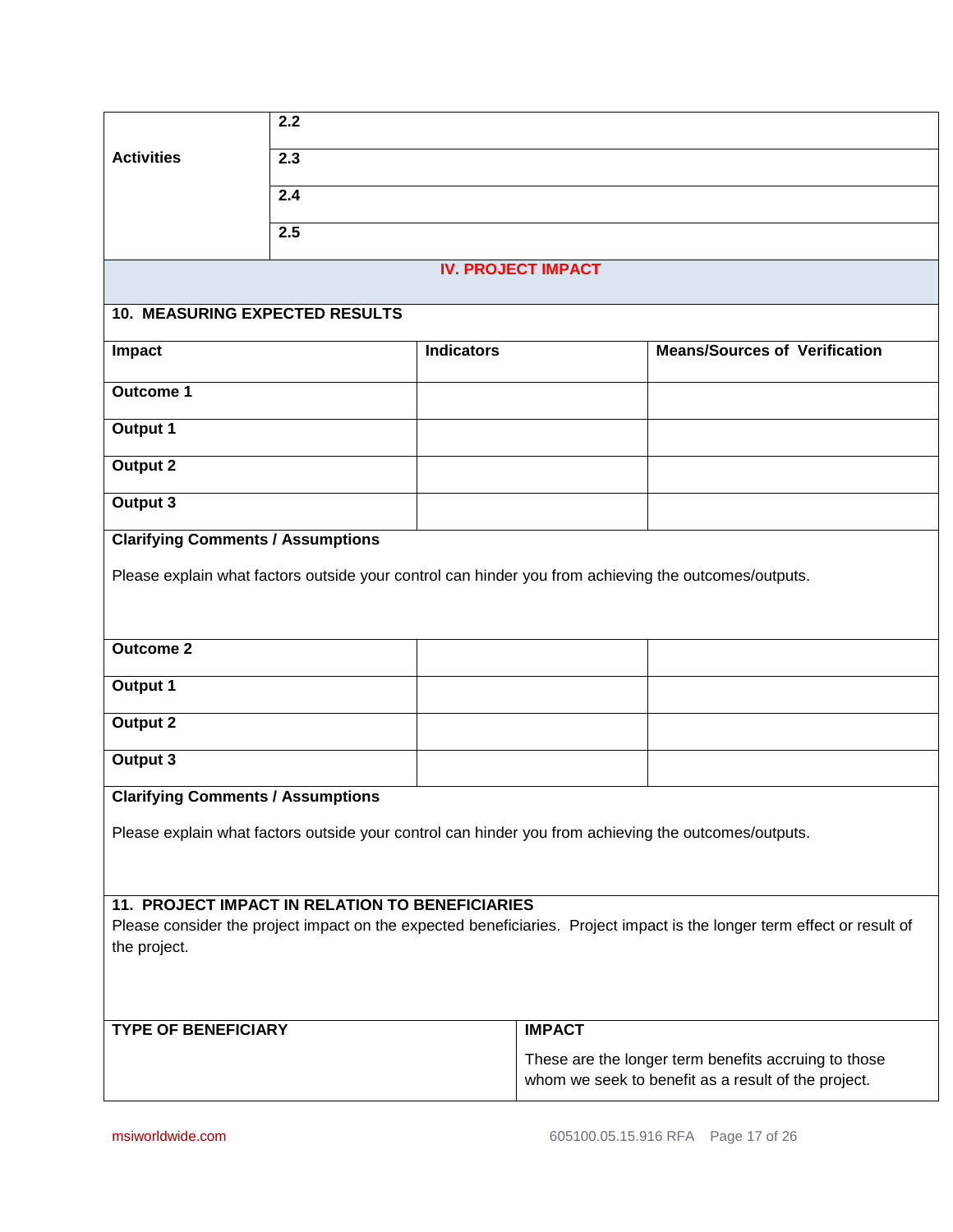| <b>Direct Beneficiaries</b><br>Those who directly benefit from project.            |  |
|------------------------------------------------------------------------------------|--|
| <b>Indirect Beneficiaries</b><br>Someone who indirectly benefits from the project. |  |

### **12. PROJECT RELEVANCE TO SPICE**

Please state briefly how the purpose and outcome of your proposed project is relevant to purpose and outcome of this RFA explained under section 1.2 and 1.3 at the beginning of the document. Also outline briefly in a paragraph the how this project fits in with your organizational mission, vision, goals.

# **V. CROSS CUTTING ISSUES**

### **13. CROSS CUTTING ISSUES**

#### **Gender**

Briefly describe how the gender considerations have been taken into account at the needs analysis and project design stages, and incorporated into the implementation and monitoring and evaluation plans.

#### **Inclusivity**

Briefly describe how inter-ethnic and inter-religious understanding and conflict sensitivity have been taken into account at the needs analysis and project design stages, and incorporated into the implementation and monitoring and evaluation plans.

#### **Environment**

Briefly describe how environmental issues have been taken into account at the needs analysis and project design stages, and incorporated into the implementation and monitoring and evaluation plans.

#### **VI. PROJECT PARTNERS**

#### **14. PROJECT PARTNERS**

**(please outline any other organization you intend to work with in partnership under this project)**

| <b>Name of Implementing Partner</b>                                    | <b>Responsibility or Role of</b> | <b>Reasons for Selecting Partner</b> |
|------------------------------------------------------------------------|----------------------------------|--------------------------------------|
| Organization                                                           | <b>Partner</b>                   |                                      |
| 1.                                                                     |                                  |                                      |
| 2.                                                                     |                                  |                                      |
| 3.                                                                     |                                  |                                      |
| 4.                                                                     |                                  |                                      |
|                                                                        | <b>VII. COST PROPOSAL</b>        |                                      |
|                                                                        |                                  |                                      |
| 115. BUDGET                                                            |                                  |                                      |
| Please present in the attached 'Budget' format as a separate document. |                                  |                                      |

#### **VIII. PROJECT IMPLEMENTATION**

#### **16. RISK ANALYSIS:**

Please state any critical assumptions that could affect project progress and achievement of outputs and purpose.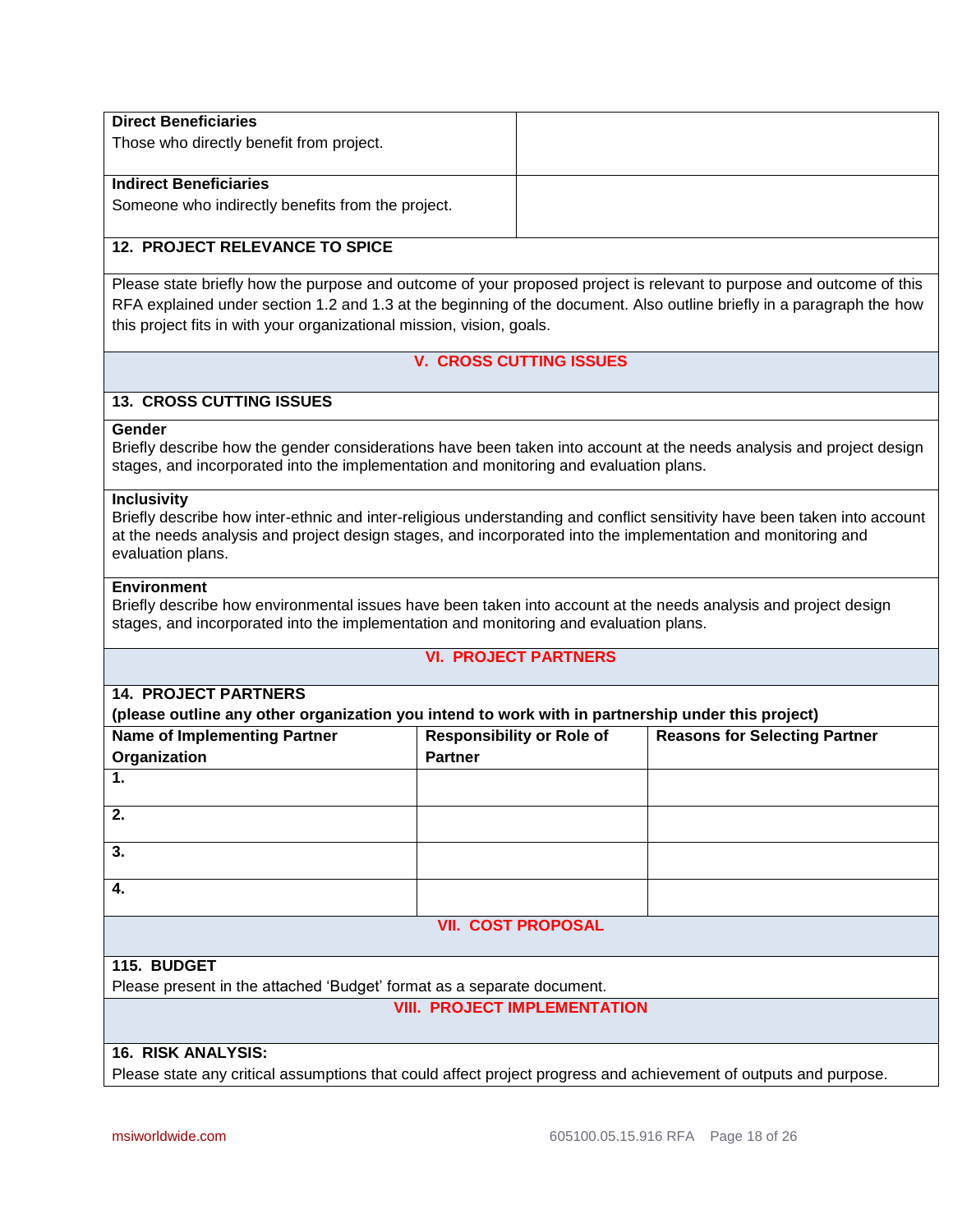| <b>RISK DESCRIPTION</b>    |                                                                                                                                                                                               |                      | <b>LIKELIHOOD</b>       |   |   | <b>IMPACT</b>        |                |                                  |                             |                 | <b>MANAGEMENT/MITIGATION</b> |    |    |
|----------------------------|-----------------------------------------------------------------------------------------------------------------------------------------------------------------------------------------------|----------------------|-------------------------|---|---|----------------------|----------------|----------------------------------|-----------------------------|-----------------|------------------------------|----|----|
| What is the risk?          |                                                                                                                                                                                               |                      | How likely is it to     |   |   |                      |                | What is the impact on            |                             | <b>STRATEGY</b> |                              |    |    |
|                            |                                                                                                                                                                                               |                      | happen?<br>the project? |   |   | the situation?       |                | What will you to do to deal with |                             |                 |                              |    |    |
|                            |                                                                                                                                                                                               | State if it is high, |                         |   |   | State if it is high, |                |                                  |                             |                 |                              |    |    |
|                            |                                                                                                                                                                                               |                      | medium or low.          |   |   |                      | medium or low. |                                  |                             |                 |                              |    |    |
| 1.                         |                                                                                                                                                                                               |                      |                         |   |   |                      |                |                                  |                             |                 |                              |    |    |
| 2.                         |                                                                                                                                                                                               |                      |                         |   |   |                      |                |                                  |                             |                 |                              |    |    |
| 3.                         |                                                                                                                                                                                               |                      |                         |   |   |                      |                |                                  |                             |                 |                              |    |    |
| 4.                         |                                                                                                                                                                                               |                      |                         |   |   |                      |                |                                  |                             |                 |                              |    |    |
| 17. WORK PLAN              |                                                                                                                                                                                               |                      |                         |   |   |                      |                |                                  |                             |                 |                              |    |    |
|                            | Please provide a detailed Work Plan using the table below. Please organize these by outcome and output.                                                                                       |                      |                         |   |   |                      |                |                                  |                             |                 |                              |    |    |
|                            | However, if you already have a developed work plan which sets out the implementation schedule of proposed<br>activities, please attach it as a separate document under the title 'Work Plan'. |                      |                         |   |   |                      |                |                                  |                             |                 |                              |    |    |
| <b>No</b>                  | <b>ACTIVITIES</b>                                                                                                                                                                             |                      |                         |   |   |                      |                |                                  | <b>Time Frame in Months</b> |                 |                              |    |    |
|                            |                                                                                                                                                                                               | 1                    | $\mathbf{2}$            | 3 | 4 | 5                    | 6              | 7                                | 8                           | 9               | 10                           | 11 | 12 |
| Outcome 1/Output 1:        |                                                                                                                                                                                               |                      |                         |   |   |                      |                |                                  |                             |                 |                              |    |    |
| 1.                         |                                                                                                                                                                                               |                      |                         |   |   |                      |                |                                  |                             |                 |                              |    |    |
| 2.                         |                                                                                                                                                                                               |                      |                         |   |   |                      |                |                                  |                             |                 |                              |    |    |
| 3.                         |                                                                                                                                                                                               |                      |                         |   |   |                      |                |                                  |                             |                 |                              |    |    |
| 4.                         |                                                                                                                                                                                               |                      |                         |   |   |                      |                |                                  |                             |                 |                              |    |    |
| 5.                         |                                                                                                                                                                                               |                      |                         |   |   |                      |                |                                  |                             |                 |                              |    |    |
| <b>Outcome 1/Output 2:</b> |                                                                                                                                                                                               |                      |                         |   |   |                      |                |                                  |                             |                 |                              |    |    |
| 1.                         |                                                                                                                                                                                               |                      |                         |   |   |                      |                |                                  |                             |                 |                              |    |    |
| 2.                         |                                                                                                                                                                                               |                      |                         |   |   |                      |                |                                  |                             |                 |                              |    |    |
| 3.                         |                                                                                                                                                                                               |                      |                         |   |   |                      |                |                                  |                             |                 |                              |    |    |
| 4.                         |                                                                                                                                                                                               |                      |                         |   |   |                      |                |                                  |                             |                 |                              |    |    |
| 5.                         |                                                                                                                                                                                               |                      |                         |   |   |                      |                |                                  |                             |                 |                              |    |    |
| Outcome 1/Output 3:        |                                                                                                                                                                                               |                      |                         |   |   |                      |                |                                  |                             |                 |                              |    |    |
| 1.                         |                                                                                                                                                                                               |                      |                         |   |   |                      |                |                                  |                             |                 |                              |    |    |
| 2.                         |                                                                                                                                                                                               |                      |                         |   |   |                      |                |                                  |                             |                 |                              |    |    |
| 3.                         |                                                                                                                                                                                               |                      |                         |   |   |                      |                |                                  |                             |                 |                              |    |    |
| 4.                         |                                                                                                                                                                                               |                      |                         |   |   |                      |                |                                  |                             |                 |                              |    |    |
| 5.                         |                                                                                                                                                                                               |                      |                         |   |   |                      |                |                                  |                             |                 |                              |    |    |
|                            |                                                                                                                                                                                               |                      |                         |   |   |                      |                |                                  |                             |                 |                              |    |    |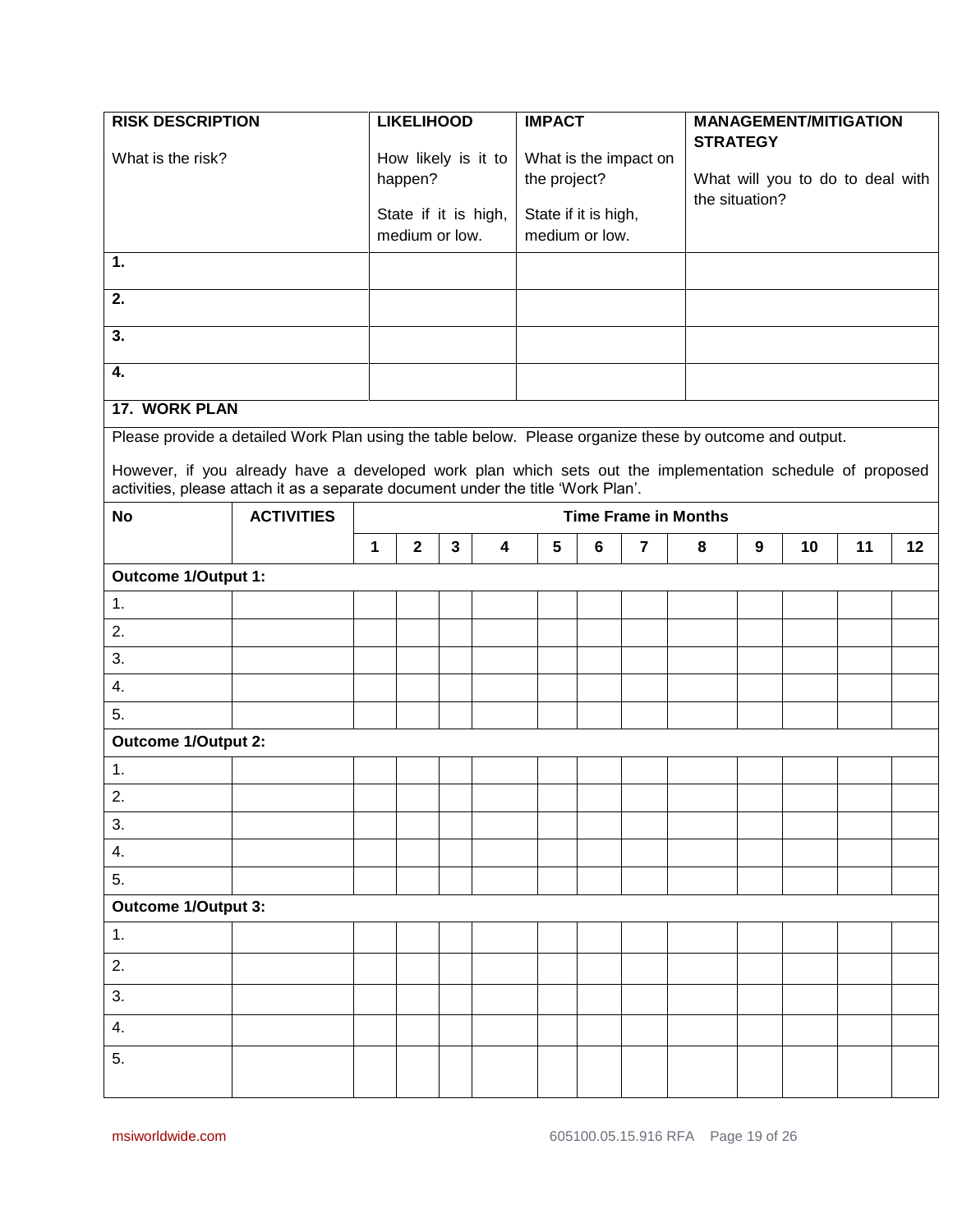## **IX. APPLICANT CAPACITY TO UNDERTAKE PROJECT (Previous experience in similar projects)**

# **18. SELF-ASSESSMENT OF CAPACITY**

Please briefly (1 or 2 paragraphs) describe your ability to successfully implement the project within the given time frame and resources.

# **19.ORGANISATIONAL FUNDING**

# **OTHER GRANTS**

Has the organization received other grants from donors in the last three years for organizational activities?

**YES NO**

If yes, please provide details of the 3 most recent awards including grantor, amount, period covered, project director and financial officer, and whether or not US Government funds were involved.

|                                                                                                                  | Grant<br><b>Amount</b> | <b>Grantor</b> | Grant                        |            | <b>US</b><br><b>Government</b> | Project                   | <b>Financial Officer</b>                                                                                             |
|------------------------------------------------------------------------------------------------------------------|------------------------|----------------|------------------------------|------------|--------------------------------|---------------------------|----------------------------------------------------------------------------------------------------------------------|
| <b>Project Title</b>                                                                                             | in US\$                |                | <b>Period</b>                | funds?     |                                | <b>Director</b>           |                                                                                                                      |
| 1.                                                                                                               |                        |                |                              | <b>Yes</b> | <b>No</b>                      |                           |                                                                                                                      |
|                                                                                                                  |                        |                |                              |            |                                |                           |                                                                                                                      |
|                                                                                                                  |                        |                |                              |            |                                |                           |                                                                                                                      |
| 2.                                                                                                               |                        |                |                              | <b>Yes</b> | <b>No</b>                      |                           |                                                                                                                      |
|                                                                                                                  |                        |                |                              |            |                                |                           |                                                                                                                      |
|                                                                                                                  |                        |                |                              |            |                                |                           |                                                                                                                      |
|                                                                                                                  |                        |                |                              |            |                                |                           |                                                                                                                      |
| 3.                                                                                                               |                        |                |                              | <b>Yes</b> | <b>No</b>                      |                           |                                                                                                                      |
|                                                                                                                  |                        |                |                              |            |                                |                           |                                                                                                                      |
| OTHER EXPECTED GRANTS DURING PROJECT PERIOD                                                                      |                        |                |                              |            |                                |                           | <b>YES</b><br><b>NO</b>                                                                                              |
| Does the organization expect to receive other grants during the proposed period of this                          |                        |                |                              |            |                                |                           |                                                                                                                      |
| project?                                                                                                         |                        |                |                              |            |                                |                           |                                                                                                                      |
|                                                                                                                  |                        |                |                              |            |                                |                           | If yes, list below the organizations to which you have submitted grant applications along with the titles of the     |
| projects and grant amounts, along with details of contact within the grantor/donor organization.                 |                        |                |                              |            |                                |                           |                                                                                                                      |
|                                                                                                                  |                        |                | <b>X. PROJECT MANAGEMENT</b> |            |                                |                           |                                                                                                                      |
| 20. ORGANIZATION'S MANAGEMENT RESPONSIBILITY FOR THE PROPOSED GRANT:                                             |                        |                |                              |            |                                |                           |                                                                                                                      |
| to recruit staff specifically for the project, but have not done so yet, please state position you hope to fill. |                        |                |                              |            |                                |                           | Who will be substantively involved in the day to day management and implementation of the grant? If you are planning |
| <b>Name of Person</b>                                                                                            | <b>Position in</b>     |                | <b>Responsibility</b>        |            |                                | <b>Key Qualifications</b> | <b>Percentage of Time</b>                                                                                            |
|                                                                                                                  | Organization           |                | in Project                   |            |                                | and Experience            | he/she will Commit                                                                                                   |
|                                                                                                                  |                        |                | Implementation               |            |                                |                           | to SPICE funded<br>Project                                                                                           |
| $\mathbf{1}$                                                                                                     |                        |                |                              |            |                                |                           |                                                                                                                      |
| 2.                                                                                                               |                        |                |                              |            |                                |                           |                                                                                                                      |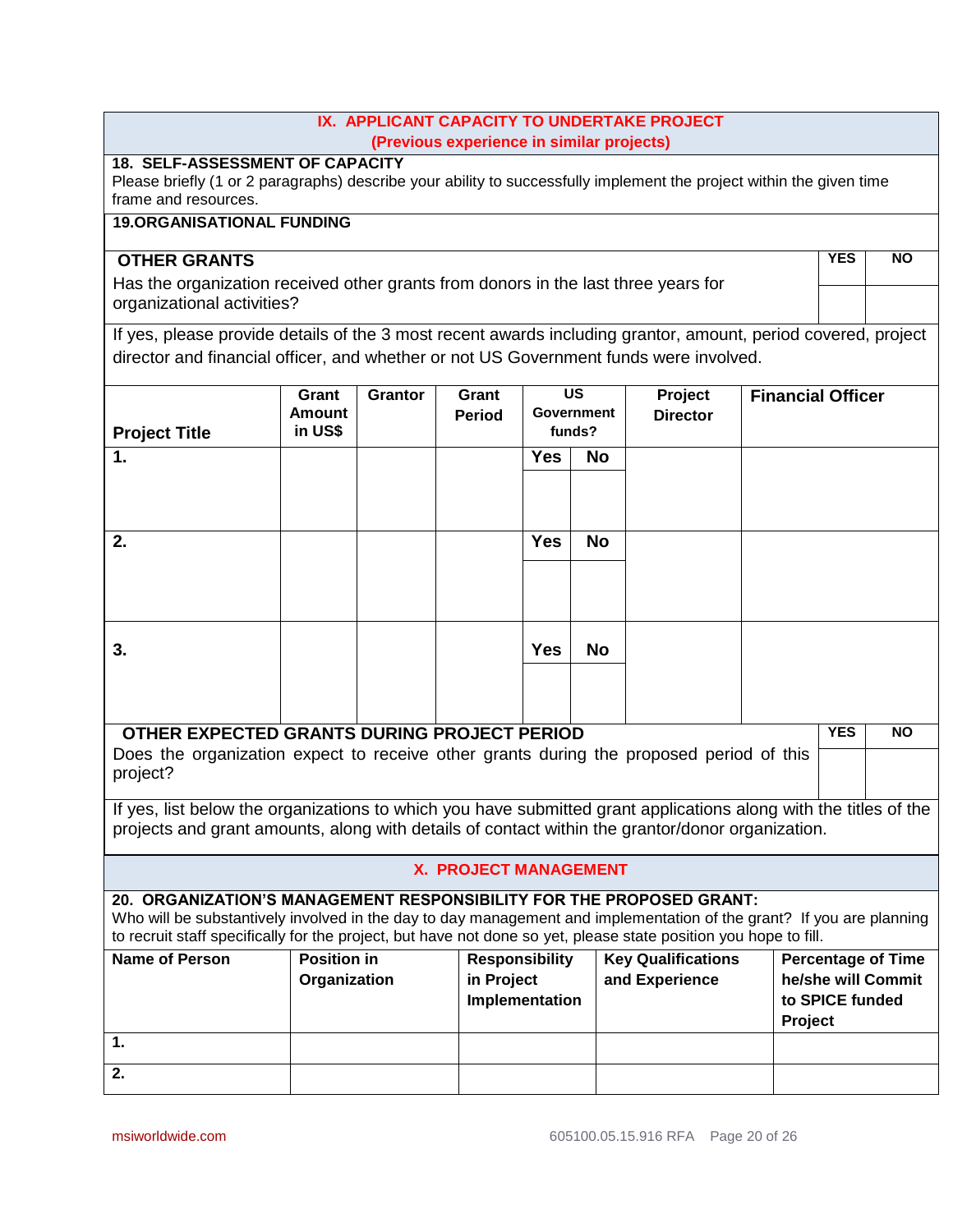# **CONFLICT OF INTEREST STATEMENT**

□

□

*If any member of your organization or project team has a relationship with any staff member of the MSI-SPICE I project, which you believe may constitute a conflict of interest, check the appropriate box below, then provide the name(s) and state the reason for possible conflict of interest.* 

We the undersigned, certify that to the best of our knowledge, the applicant, its management, and staff to be used for the present project *(check the appropriate box below)*:

Have no conflict of interest or potential conflict of interest with MSI-SPICE I, in the persons working for MSI-SPICE I, or work for donors.

Have a conflict of interest or potential conflict of interest with SPICE I, with the persons stated below working for MSI-SPICE I, or work for donors that fund the program.

| Name of Person | Position of the Person | Reason for Possible Conflict of Interest |
|----------------|------------------------|------------------------------------------|
|                |                        |                                          |
|                |                        |                                          |
|                |                        |                                          |
|                |                        |                                          |

# **21. HOW DID YOU LEARN ABOUT THIS RFA?**

□ Newspaper ad □ E-mail announcement □ Other website (specify: \_\_\_\_\_\_\_\_\_\_\_\_\_) □ Word of mouth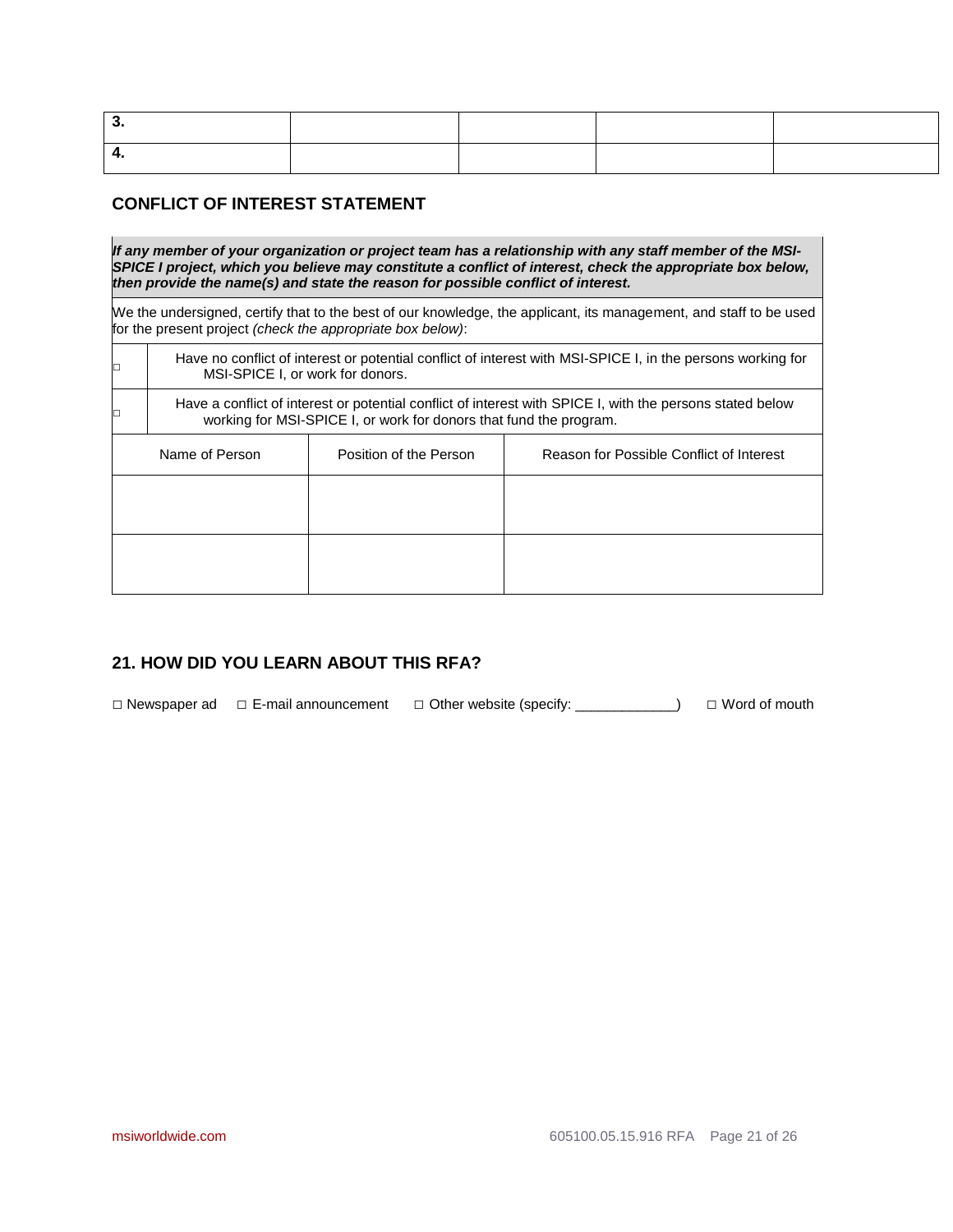## **Grant Application Instructions**

### **DUE DATE:**

## **APPLICATION FORMAT: Microsoft WORD and Microsoft EXCEL**

#### **GRANT AMOUNT: Sri Lankan Rupee equivalent of estimated USD**

**PERIOD OF PERFORMANCE: Should not exceed one year**

**GRANT FUNDS DISBURSEMENT TIMELINE: Issued in a series of payments, each upon milestone completion or as expense reimbursement.**

**ELIGIBILITY TO PARTICIPATE: An applicant must be a qualified, legally registered Sri Lankan non-governmental organization (NGO), civil society organization (CSO), community-based organization (CBO) or community group whose main objectives are rights protection, rights advocacy, peace and reconciliation and/or women's empowerment and addressing issues of gender-based violence.** 

**The organization will also have to demonstrate its ability to manage the project based on its internal management structure and past experience. See Responsibility for details.**

**RESPONSIBILITY: Applicants shall submit sufficient evidence to show that the Applicant:**

- a. Has an adequate financial resource or the ability to obtain such resources as required during the performance of the award. Has well established relationships with accredited banking institutions, access to accounting services as well as legal services.
- b. Has the ability to comply with the award conditions, including the proposed delivery or performance schedule, taking into account all existing and currently prospective commitments of the applicant.
- c. Has a satisfactory record of performance on the management and implementation of projects similar to the proposed project.
- d. Has a history of excellent client relationships and has performed its work with the highest degree of integrity and business ethics; and,
- e. Is otherwise qualified and eligible to receive a grant under applicable laws and regulations.

## **GRANT APPLICATION COMPONENTS**

Applicants are invited to submit a full application which has the following components, which will be provided as four separate attachments**.** 

**Section 1: Pre-Award Survey (Not Applicable at this stage, But will be required to submit if the grant application is selected for processing)**

**Section 2: Grant/Project Proposal**

**Section 3: Budget Proposal**

**Section 4: Legal Documentation (Not Applicable at this stage)**

#### **Language**

It is preferred that the Application be filled in English. The Application should be typed using MS Word and Calibri font (in set size) with a single space between lines. However, if you are unable to fill it in English and would like to submit it in Sinhala or Tamil, please contact the SPICE office.

#### **Contact Person Ms. Samudra Dissanayake (Grants Manager)**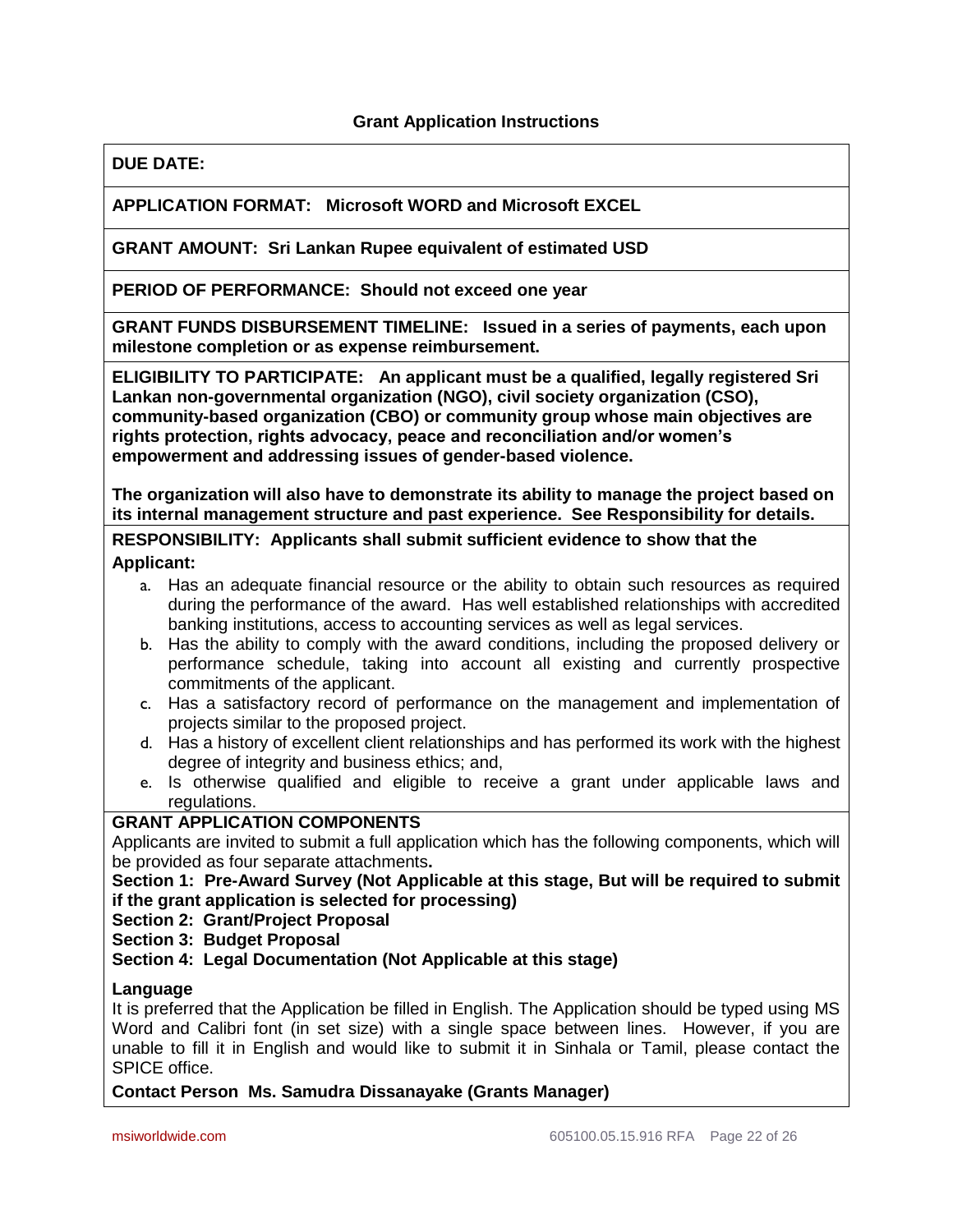# **Grant/Project Proposal**

The Project Proposal (Section 3) shall be a stand-alone document. It should demonstrate the applicant's capabilities and expertise with respect to achieving the objectives and goals of the SPICE grants program. A detailed format for the project application can be found in Section 3.

## **Budget Proposal**

The Budget shall be submitted separately from the Project Proposal It needs to include

- a. The total prices necessary for the implementation of the grants activity your organization is proposing
- b. Budget notes to explain the prices proposed. Detailed budget notes should describe each proposed budget line item – including the basis for each price, and provide a justification for why the line item is needed for the program.
- c. All prices budgeted must be reasonable and necessary to the proposed project and allowable (no interest expense, fines, penalties, taxes (except VAT), alcohol or entertainment).
- d. No profit or fee can be included in the budget nor paid for with grant funds.

### *Note: The budget should follow the "Budget Template" provided in Section 3 and must be submitted in MS Excel.*

**THE FULL APPLICATION SHALL BE SUBMITTED ELECTRONICALLY TO: Management Systems International/SPICE, email: [dsamudra@msi-sl.com](mailto:dsamudra@msi-sl.com)**

### **REQUIRED DOCUMENTS**

The following documents constitute your application package. Please use this section as a checklist to ensure that all listed documents are submitted.

- **1.** Completed Authorized Representatives (Section 4 A)
- **2.** Completed Grant/Project Application (Section 2)
- **3.** Organization's legal registration certificate
- **4.** Organization's by-laws or charter, which stipulates the goals, objectives, and major activities of organization
- **5.** Resumes of key management and technical personnel

#### **6.** Budget Template (Section 3)

# **7.** Most recent audited accounts of organization

# **COMPLIANCE**

The proposed activities must be in compliance with 22 CFR 216 and must ensure environmental soundness and compliance in design and implementation. The activities to be proposed are expected to have no effect on the natural and physical environment and therefore fall under 22 CFR 216.2. Construction is not permitted under the terms of the USAID funded SPICE project.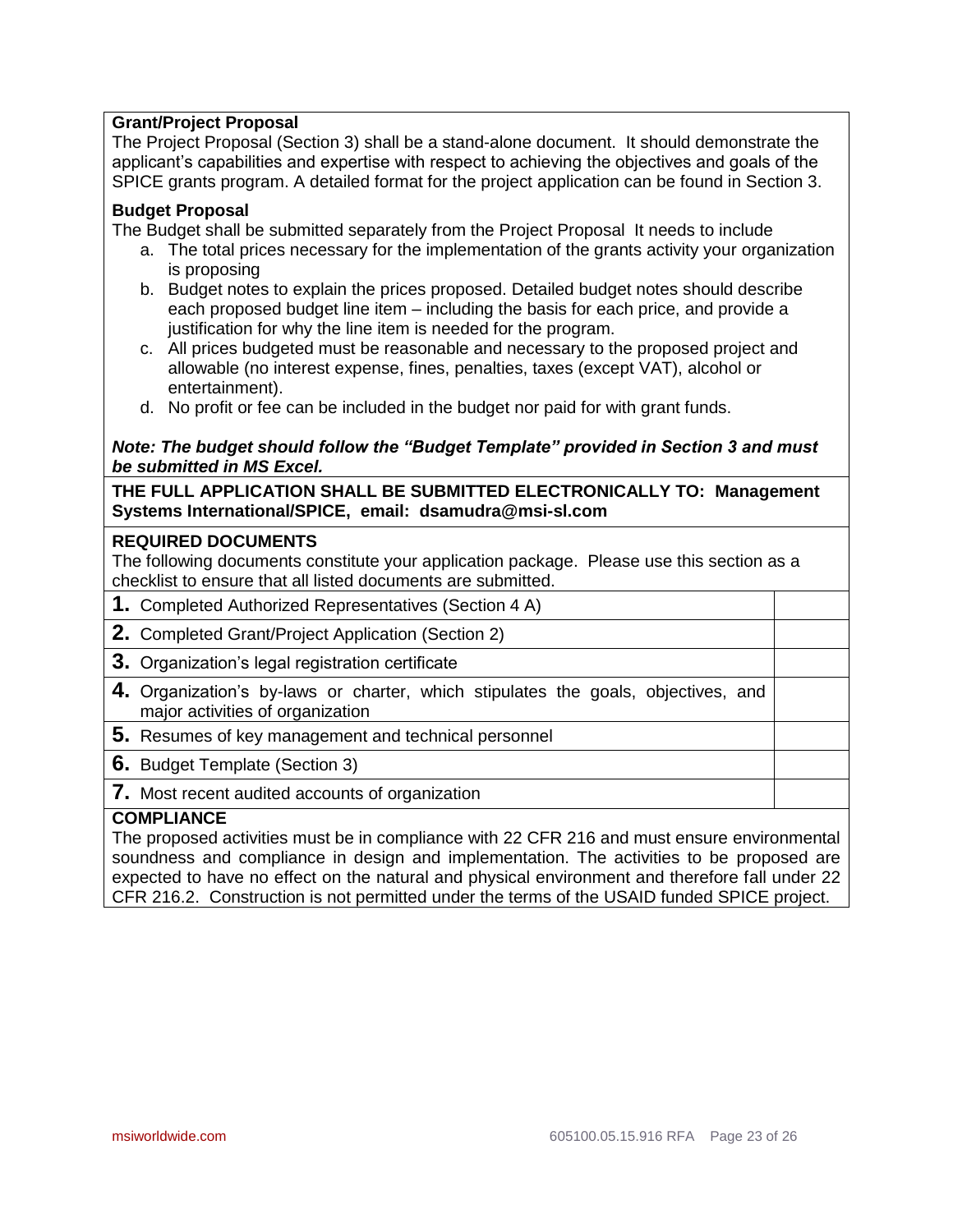### **ANNEX C. DETAILED BUDGET (SAMPLE FORMAT)**

*(Applicants should complete the budget in Excel, showing calculations. Excel version is attached/can be e-mailed on request)*

**Name of the Applicant Organization: Project Name: Project Duration: Currency: Sri Lankan Rupee (LKR)**

| <b>Description</b>                                           | <b>Position Title</b> | <b>Total Monthly</b> | <b>Project Duration</b> | % of Time Billed to Project | <b>Request</b>          |
|--------------------------------------------------------------|-----------------------|----------------------|-------------------------|-----------------------------|-------------------------|
|                                                              |                       | <b>Salary Rate</b>   | (Months)                |                             | ed                      |
|                                                              |                       |                      |                         |                             | <b>Funding</b>          |
|                                                              |                       |                      |                         |                             | from<br><b>SPICE</b>    |
|                                                              |                       |                      |                         |                             | (LKR)                   |
| 1. Personnel: Salaries, Wages, and Fringe Benefits           |                       |                      |                         |                             |                         |
|                                                              | month                 |                      | 12                      | 80.00%                      | $\overline{0}$          |
|                                                              | month                 |                      | 12                      | 100.00%                     | $\overline{0}$          |
|                                                              | month                 |                      | 12                      | 80.00%                      | $\overline{0}$          |
|                                                              | month                 |                      | 12                      | 100.00%                     | $\overline{0}$          |
|                                                              | month                 |                      | 12                      | 100.00%                     | $\overline{0}$          |
|                                                              | month                 |                      | 12                      | 80.00%                      | $\overline{0}$          |
|                                                              | month                 |                      | 12                      | 100.00%                     | $\overline{0}$          |
| <b>Total Salaries and Consultancy Payments</b>               |                       |                      |                         |                             | $\overline{\mathbf{0}}$ |
|                                                              | $\Omega$              | 15.00%               | 12                      |                             | $\overline{0}$          |
| <b>Total Personnel Salaries, Wages &amp; Fringe Benefits</b> |                       |                      |                         |                             | $\bf{0}$                |
|                                                              |                       |                      |                         |                             |                         |
| 2. Travel and Transportation (specify in detail)             |                       |                      |                         |                             |                         |
|                                                              |                       | Trip                 | 12                      | 100.00%                     | $\overline{0}$          |
|                                                              |                       | month                | 12                      | 100.00%                     | $\overline{0}$          |
| <b>Total Travel and Transportation</b>                       |                       |                      |                         |                             | $\bf{0}$                |
|                                                              |                       |                      |                         |                             |                         |
| 3. Equipment/Supplies (specify in detail)                    |                       |                      |                         |                             |                         |
|                                                              |                       |                      |                         |                             | $\overline{0}$          |
|                                                              |                       |                      |                         | 100.00%                     | $\overline{0}$          |
| <b>Total Equipment/Supplies</b>                              |                       |                      |                         |                             | $\bf{0}$                |
|                                                              |                       |                      |                         |                             |                         |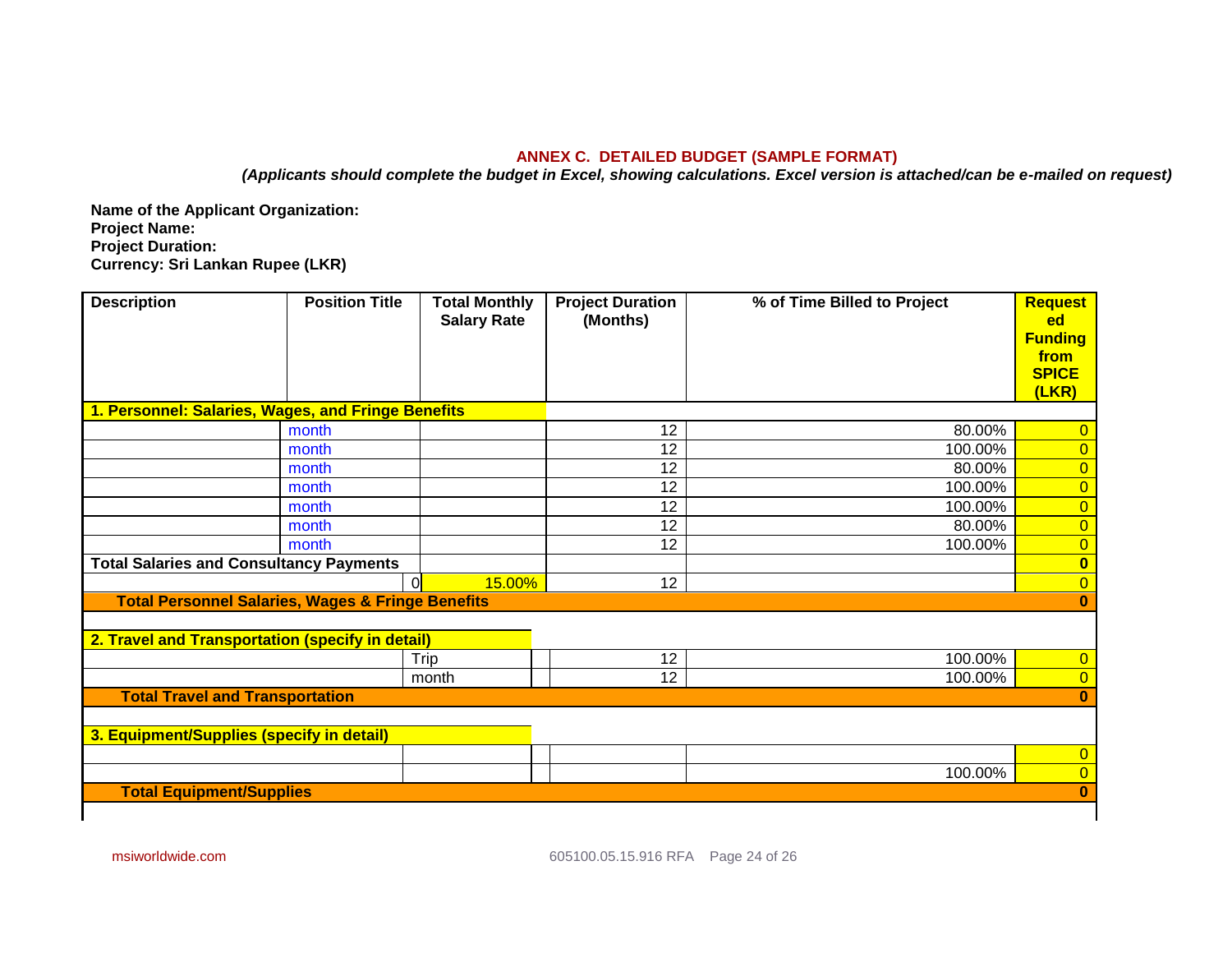| 4. Other Direct Costs (ODCs) (specify in detail) |       |                  |         |                         |
|--------------------------------------------------|-------|------------------|---------|-------------------------|
| <b>4.1 Rent and Utilities</b>                    |       |                  |         |                         |
| 4.1.a. Office Rent                               | month | 12               | 0.00%   | $\overline{0}$          |
| 4.1.b. Electricity                               | month | 12               | 0.00%   | $\overline{0}$          |
| <b>4.2.Communication</b>                         |       |                  |         |                         |
| 4.2.a. Telephone and Internet                    | month | 12 <sub>2</sub>  | 0.00%   | $\overline{0}$          |
| <b>4.3. Office Supplies ( stationeries)</b>      |       |                  |         |                         |
| 4.3.a Stationery                                 | month | 12 <sup>12</sup> | 100.00% | $\overline{0}$          |
| <b>Total Other Direct Costs (ODCs)</b>           |       |                  |         | $\bf{0}$                |
|                                                  |       |                  |         |                         |
| <b>5. Program Expenses</b>                       |       |                  |         |                         |
| 5.1.                                             |       |                  |         |                         |
|                                                  |       |                  | 100.00% | $\overline{0}$          |
| 5.2.                                             |       |                  |         |                         |
|                                                  |       |                  | 100.00% | $\overline{0}$          |
|                                                  |       |                  | 100.00% | $\overline{0}$          |
| 5.3.                                             |       |                  |         |                         |
|                                                  |       |                  | 100.00% | $\overline{0}$          |
|                                                  |       |                  | 100.00% | $\overline{0}$          |
| 5.4 Training/Workshops                           |       |                  |         |                         |
|                                                  |       |                  |         | $\overline{0}$          |
|                                                  |       |                  |         | $\overline{0}$          |
|                                                  |       |                  |         | 0                       |
| <b>Total Program Expenses</b>                    |       |                  |         | $\bf{0}$                |
|                                                  |       |                  |         |                         |
| <b>TOTAL PROJECT COSTS:</b>                      |       |                  |         | $\overline{\mathbf{0}}$ |